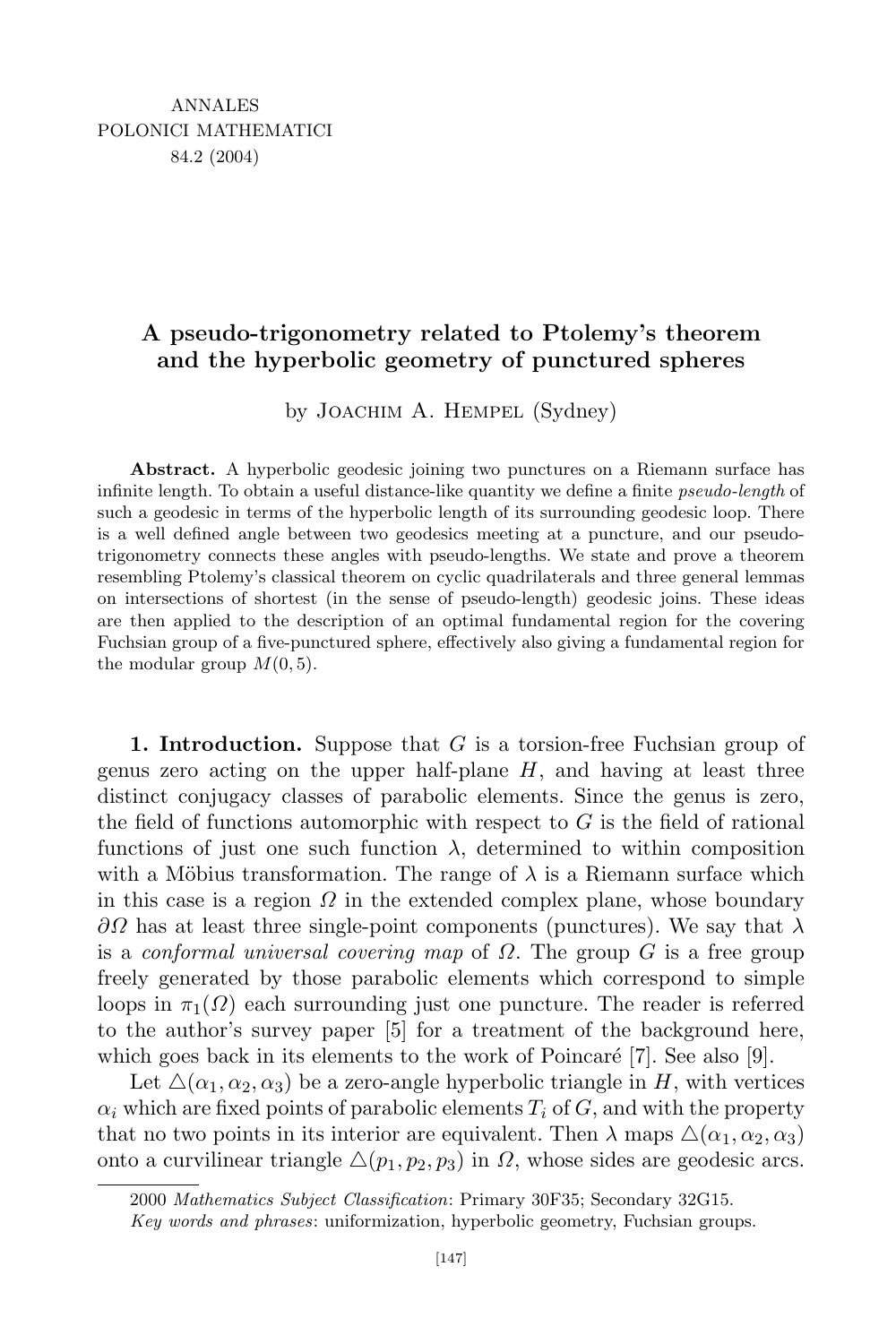These arcs meet at the vertices  $p_i$  at interior angles  $\phi_i$  which, unlike the angles in  $\Delta(\alpha_1, \alpha_2, \alpha_3)$ , are not zero.

To the side  $p_i p_k$  of our triangle we assign not its hyperbolic length, which is infinite, but a *finite* pseudo-length  $\psi_{ik}$  related to (but not equal to) the hyperbolic length of the geodesic loop surrounding  $p_i p_k$ . Our pseudotrigonometry is based on the relation

(1.1) 
$$
\phi_1 = \frac{\psi_{23}}{\psi_{12}\psi_{13}}.
$$

This will be developed in Section 3. In Section 4 we deduce the equality for quadrilaterals

(1.2) 
$$
\psi_{13}\psi_{24} = \psi_{12}\psi_{34} + \psi_{14}\psi_{23},
$$

which resembles the well-known theorem of Ptolemy  $([8, p. 50])$  on cyclic quadrilaterals.

Our principal application is to *n*-punctured spheres. An *n*-punctured sphere is an open set  $\mathbb{C}^* \setminus \{p_1, \ldots, p_n\}$ . When we do not need to specify the punctures we shall denote an *n*-punctured sphere simply by  $\Omega_n$ .

Since punctures are removable singularities, two n-punctured spheres are conformally equivalent if and only if there exists a Möbius transformation which maps the punctures of one onto the punctures of the other. Thus, for  $n \geq 4$ , two *n*-punctured spheres are unlikely to be conformally equivalent, whereas for  $n \leq 3$  they are always equivalent. In this paper we consider only the cases  $n \geq 3$ , since  $\Omega_n$  has no hyperbolic structure when  $n < 3$ .

The space  $\mathcal{T}_n$  of conformal equivalence classes of *n*-punctured spheres can be regarded as an  $(n-3)$ -dimensional complex manifold. In rough terms, three of the punctures can be fixed at 0, 1, and  $\infty$ , and the remaining  $n-3$ serve as local complex coordinates.

We can also regard  $\mathcal{T}_n$  as a  $(2n-6)$ -dimensional real manifold with local coordinates chosen from the parameters involved in the uniformization of the n-punctured sphere. These parameters are intimately related to the hyperbolic structure of  $\Omega_n$ .

In Section 2 we present the Poincaré construction  $[7]$  of a fundamental domain for the Fuchsian group of covering transformations. The real boundary points of this domain are parabolic cusp points for the covering group. They are convenient real coordinates for the space of n-punctured spheres.

In Section 5 we introduce the concept of *shortest geodesic join*, which will play a major role in what follows, and we prove three key lemmas about the intersections of these shortest geodesic joins.

In Sections 6 and 7 we consider the problem of *normalizing* our choice of group parameters, or equivalently, of coordinates for the space of conformal equivalence classes. For a given  $\Omega_n$  there are infinitely many equivalence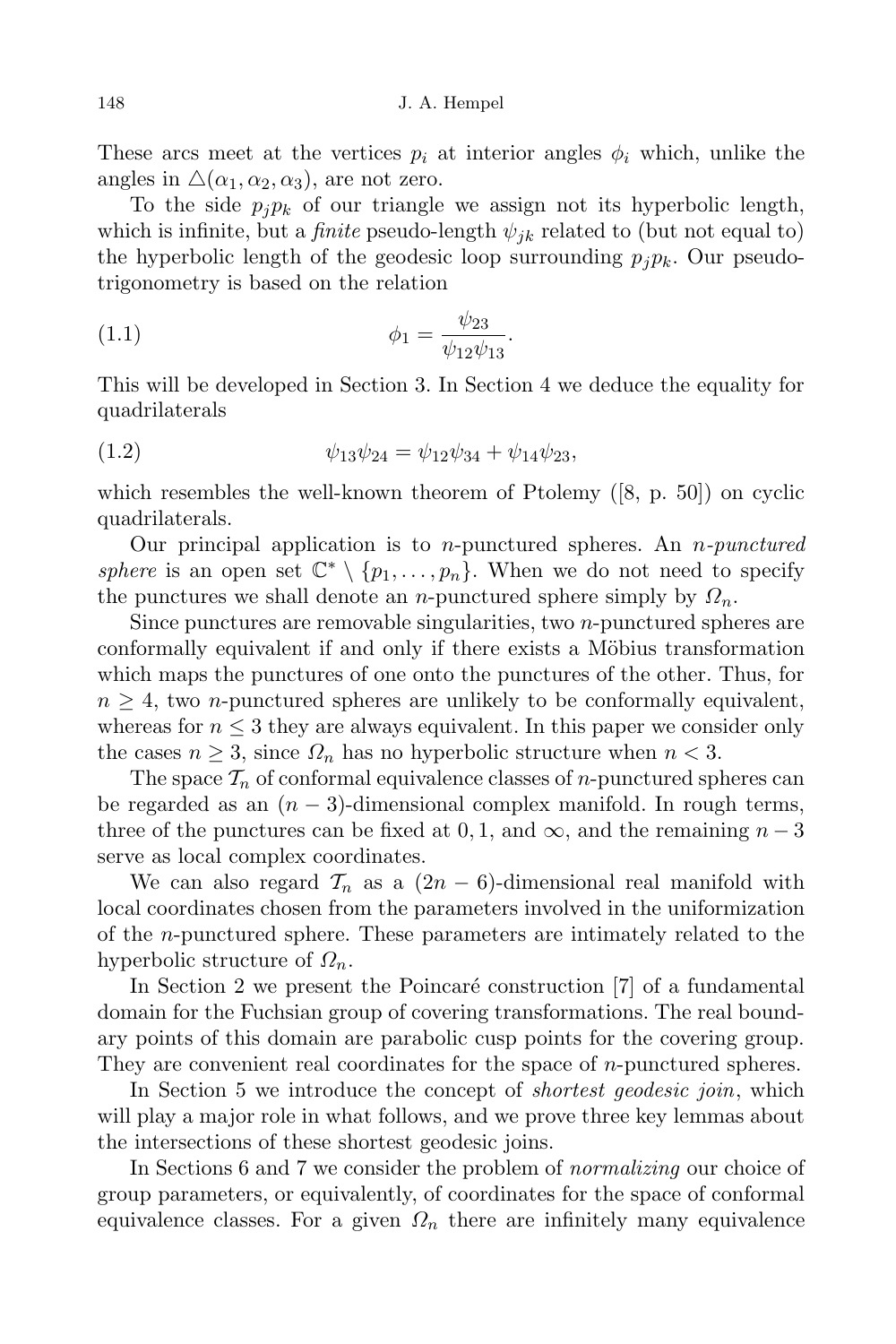classes of Poincaré fundamental regions and it is desirable to have a decision process of selection, based on "sensible" criteria. We present solutions to this problem in the cases  $n = 4, 5$ . In the simpler case  $n = 4$  we relate our normalization to the configuration of the punctures and their shortest geodesic joins. In the case  $n = 5$  this relationship is only partially understood. The problem here is part of a larger one, namely, that of finding the covering group when the punctures are known. The paper [5] contains further discussion of this and related problems.

The three-punctured sphere is the subject of an extensive classical literature, the essentials of which are very lucidly presented in L. V. Ahlfors [1]. In [4] the author established some monotonicity properties of the hyperbolic density function for  $\Omega_3$  and used these to obtain sharp bounds in two classical theorems.

The theory in the present paper does not add to what is known in the case  $n = 3$ . The reason for this is that the ambient geodesic of every simple geodesic join collapses to the remaining puncture. The space  $\mathcal{T}_3$  reduces to a singleton, since all three-punctured spheres are conformally equivalent. The covering group G is (conjugate to) the modular subgroup  $\Gamma_2$ , and the conformal universal covering map  $\lambda$  is the classical Legendre elliptic modular function.

We remark that all the geodesics in Figure 1 of Section 7 are *calculated*, as are the coordinates  $h_i$ . Numerical approximation methods using the Matlab package were exploited to calculate the accessory parameters and to solve the Fuchsian differential equations describing the universal covering.

2. Fundamental domains. The Koebe–Poincaré Uniformization Theorem (see  $[6]$ ), applied to the *n*-punctured sphere, has the following consequences. The surface  $\Omega_n$  is conformally equivalent to the quotient of the upper half-plane H by a Fuchsian group  $G$ , generated by n parabolic Möbius transformations  $T_1, \ldots, T_n$  which satisfy the relation

$$
(2.1) \t\t T_1 \cdots T_n = I.
$$

To be more specific, though informal, we connect  $p_1, \ldots, p_n$ , in this order, by a Jordan arc  $\Gamma$ . Then the complement in  $\mathbb{C}^*$  of  $\Gamma$  is the conformal image by the mapping  $\lambda$  of a subregion P of H, whose boundary meets the extended real line at  $2n-2$  points  $\alpha_1, \ldots, \alpha_{2n-2}$ , corresponding respectively to  $p_1, \ldots, p_{n-1}, p_n$ , followed by  $p_{n-1}, \ldots, p_3, p_2$ . Now we replace the boundary segments of  $P$  by hyperbolic lines, or Euclidean semicircles in H, orthogonal to the real line and meeting it at the same points. We continue to call the modified region P. We replace  $\Gamma$  by the image of the boundary of the new region  $P$ , to obtain another Jordan arc, which we continue to call  $\Gamma$ . Chapter 1 of the classic text [6] by R. Nevanlinna has a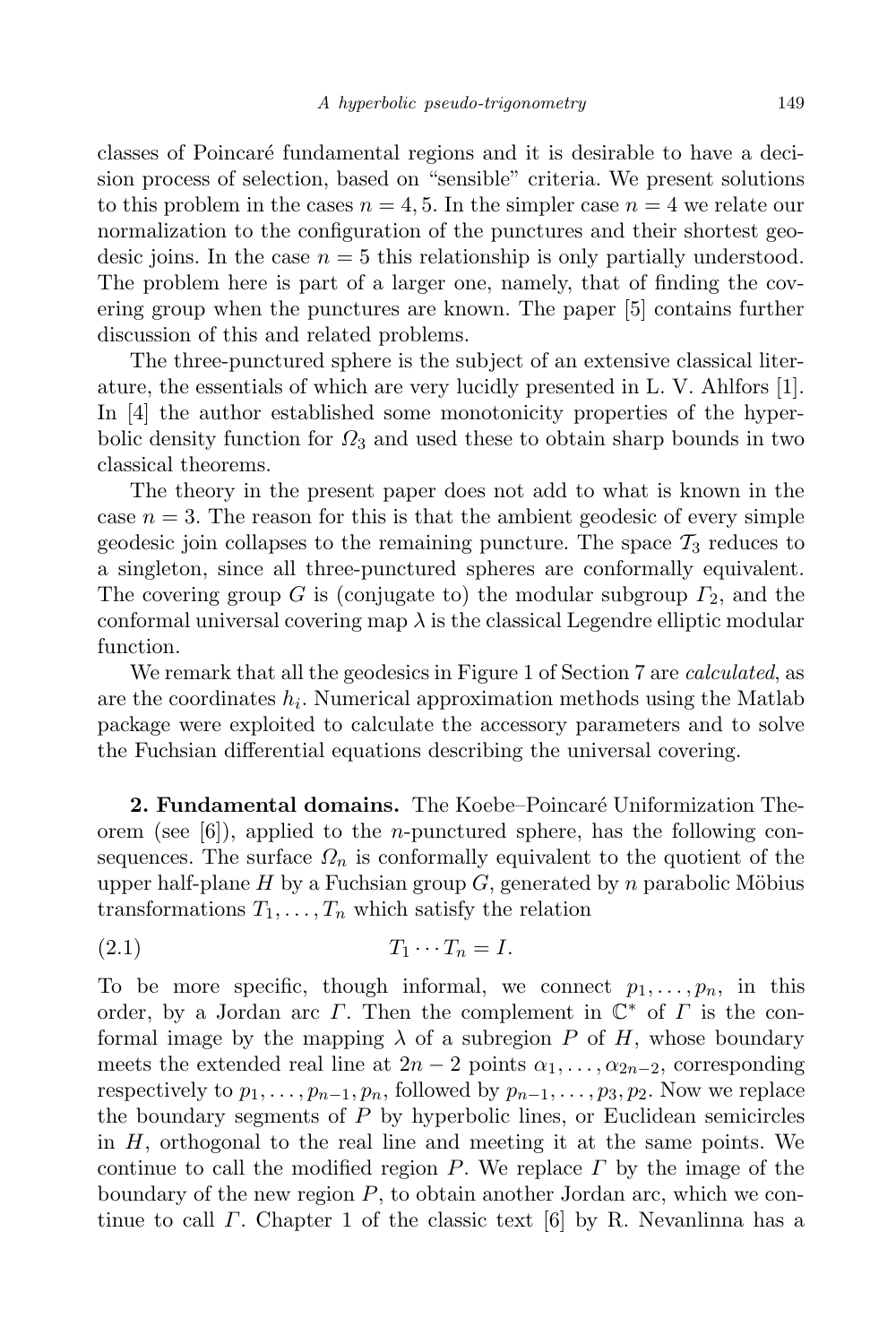detailed treatment of this construction. Such an arc Γ will be referred to as a *marking* for  $\Omega_n$ .

Equipping  $\Omega_n$  with a marking is equivalent to a choice of generators for its fundamental group. Let  $z_0$  be a point not on  $\Gamma$ , and let  $\tau_0$  be its unique preimage in P. Then  $\pi_1(\Omega_n, z_0)$  is generated by the equivalence classes of positively oriented loops  $\gamma_i$  surrounding  $p_i$  and crossing  $\Gamma$  at most twice, in the subarcs  $p_{i-1}p_i$  and  $p_i p_{i+1}$  if they exist, in this order. The  $\gamma_i$  satisfy the relation  $\gamma_1 \dots \gamma_n = id$ . Analytic continuation of  $\lambda^{-1}$  around  $\gamma_i$  results in  $\tau_0$ being replaced by  $T_i(\tau_0)$ , where  $T_i$  is a parabolic transformation with fixed point  $\alpha_i$ .

Here and subsequently, when there is no risk of ambiguity, we shall denote by  $(\alpha, \beta)$  the hyperbolic line with ideal end-points  $\alpha$  and  $\beta$ .

For  $k = 1, \ldots, n-1$  the transformation  $S_k = T_1 \cdots T_k$  maps the side  $(\alpha_k, \alpha_{k+1})$  of P onto the side  $(\alpha_{2n-k}, \alpha_{2n-k-1})$ . Here, and later, we adopt the convention that  $\alpha_{2n-1} = \alpha_1$ . The following lemma is stated several times, but without proof, by H. Poincaré in  $[7]$ .

LEMMA 2.1. The points  $\alpha_k$  satisfy the relationship

$$
\prod_{k=1}^{n-1} \frac{\alpha_{2k+1} - \alpha_{2k}}{\alpha_{2k} - \alpha_{2k-1}} = -1,
$$

where we assume the usual limiting value to be taken when any of the  $\alpha_i$  is infinite.

We present a proof at the end of the next section.

If  $M$  is any Möbius transformation of  $H$  onto itself, then the composite map  $\lambda \circ M$  is also a universal covering map, and all conformal universal covering maps of  $\Omega_n$  by H are obtained in this way. This enables us to fix three of the  $\alpha_k$ . We frequently find it convenient to do so by setting

(2.2)  $\alpha_1 = \infty; \quad \alpha_2 = 0; \quad \alpha_{2n-2} = 1.$ 

Then we have

 $0 < \alpha_3 < \cdots < \alpha_n < \cdots < \alpha_{2n-3} < 1$ 

and, when we take account of the relationship between the cusp points  $\alpha_k$ , described in Lemma 2.1, we have essentially  $2n-6$  real coordinates for the space of *marked n*-punctured spheres.

For  $1 \leq k \leq n$ , the cusp  $\alpha_k$  is the unique fixed point of the Möbius transformation  $T_k$ . With our normalization  $(2.2)$  we have the following formulae for the  $T_k$ :

$$
T_1\tau=\tau+1,
$$

and, for  $k > 1$ ,

(2.3) 
$$
\frac{1}{T_k \tau - \alpha_k} = \frac{1}{\tau - \alpha_k} - c_k
$$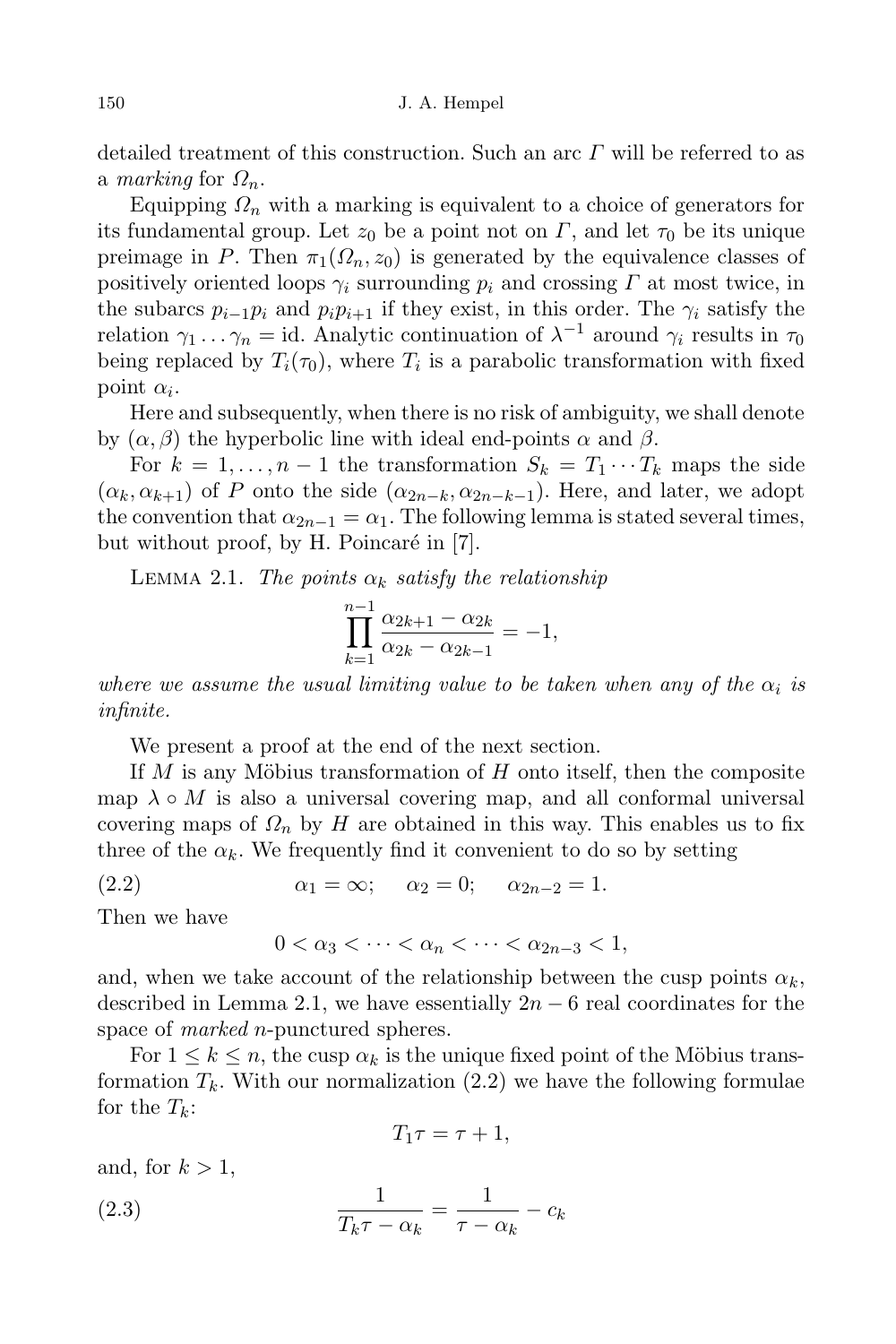for some positive numbers  $c_k$ . Instead of working with the  $\alpha_k$ , we shall often prefer to work with what we call the *angle* coordinates  $h_k$ , defined by

$$
(2.4) \qquad \qquad h_k = \alpha_{k+2} - \alpha_{k+1}
$$

for  $k = 1, \ldots, 2n - 4$ . See Remark 3.4 in the next section for the reason for the name. For future reference we note the relations

(2.5) 
$$
\sum_{k=1}^{2n-4} h_k = 1,
$$

$$
\prod_{k=1}^{n-2} \frac{h_{2k}}{h_{2k-1}} = 1,
$$

the second of which is a restatement of Lemma 2.1.

The reader is referred to Figures 1 and 2 in Section 7 for an example of a marking and a corresponding fundamental domain.

REMARK 2.2. If all the punctures are replaced by their complex conjugates, we obtain an *n*-punctured sphere whose angle coordinates  $h_k$  are simply related to those of the original n-punctured sphere. The correspondence is given by

$$
h_k \mapsto h_{2n-3-k}.
$$

In particular, if  $h_k = h_{2n-3-k}$  for all k, then the punctures are concyclic, and the marking consists of the obvious consecutive arcs of the circle.

REMARK 2.3. Different markings for the same  $n$ -punctured sphere, or, equivalently, different choices of parabolic generators  $T_i$  satisfying  $(2.1)$ , are related to each other through *braid* transformations. We refer the interested reader to J. Birman's book [3]. Braid transformations can be described transparently and simply in terms of the pseudo-lengths of the consecutive joins of a marking, to be defined in the next section. However the description in terms of the angle coordinates  $h_i$  is not lucid.

3. The pseudo-trigonometry. In this section we describe pseudolengths and angles and the relationships between them, and then we use these to prove Lemma 2.1.

As in Section 1, we consider a hyperbolic triangle  $\Delta(p_1, p_2, p_3)$  with vertices which are punctures, on a general hyperbolic Riemann surface Ω. We assume vertices of triangles to be described anticlockwise.

Let  $\lambda : H \to \Omega$  be a universal covering map, and let  $\Delta(\alpha_1, \alpha_2, \alpha_3)$ be a zero-angle hyperbolic triangle mapping onto  $\Delta(p_1, p_2, p_3)$ . If G is the automorphism group of  $\lambda$ , there exist well defined parabolic elements  $T_k \in G$ , with fixed points  $\alpha_k$ , corresponding to homotopy classes of positive simple loops around  $p_k$  (see [6, p. 16]). If  $\alpha_k$  is finite, then  $T_k$  is given by (2.3) and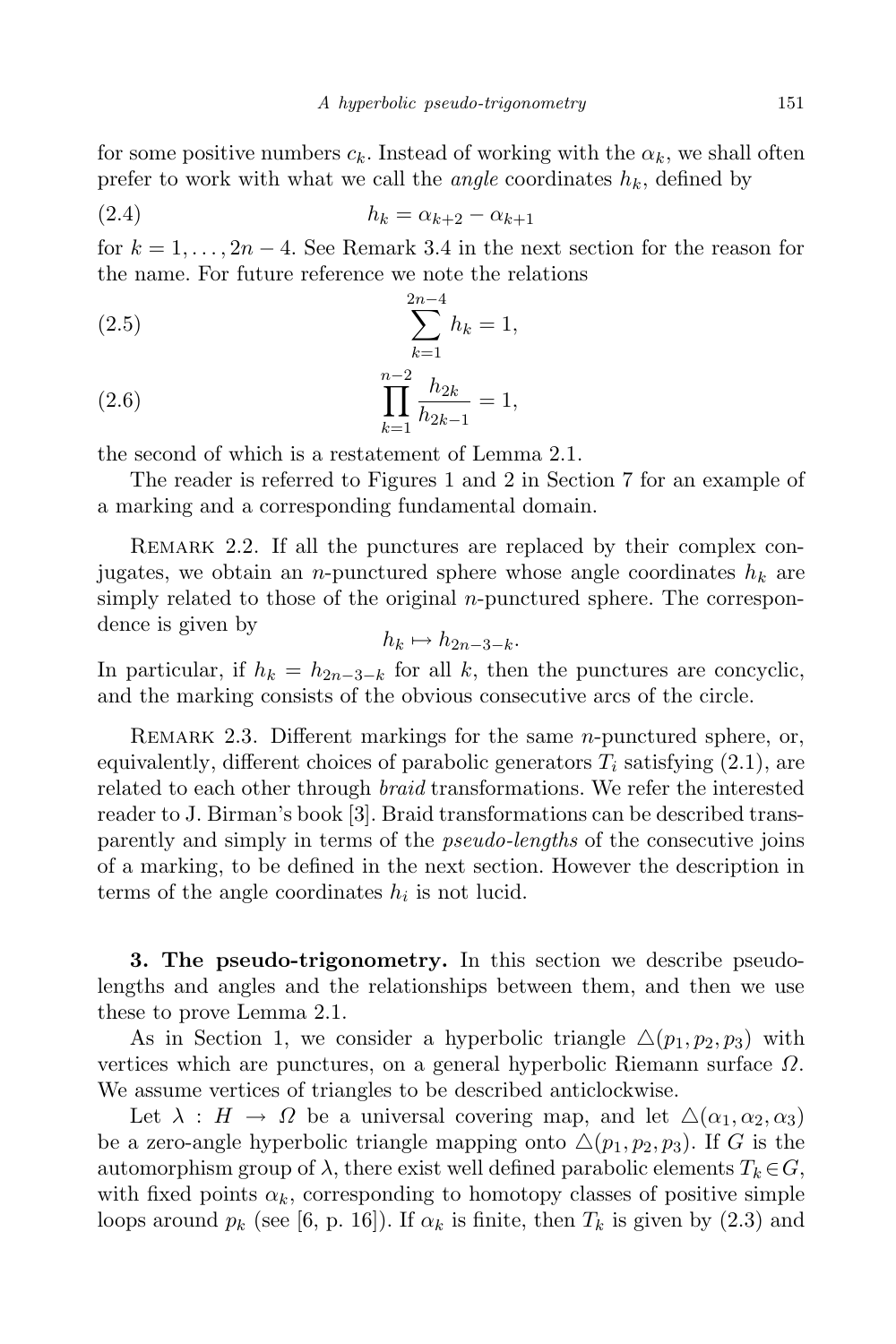lifts to the matrix  $T_k \in SL_2(C)$  given by

(3.1) 
$$
\widetilde{T}_k = I - c_k \begin{pmatrix} \alpha_k & -\alpha_k^2 \\ 1 & -\alpha_k \end{pmatrix}.
$$

If  $\alpha_k = \infty$ , then  $T_k$  lifts to  $T_k \in SL_2(C)$  given by

(3.2) 
$$
\widetilde{T}_k = I + c_k \begin{pmatrix} 0 & 1 \\ 0 & 0 \end{pmatrix}.
$$

In both cases  $c_k$  is positive. Replacing  $c_k$  by  $-c_k$  gives the inverse transformation or matrix.

Let  $J$  be a hyperbolic geodesic connecting two punctures, not necessarily distinct. The *ambient geodesic loop*  $\gamma$  of J is the unique geodesic in the homotopy class of closed curves surrounding J once. Let  $L(\gamma)$  be the hyperbolic length of  $\gamma$ .

DEFINITION 3.1. The *pseudo-length*  $\psi(J)$  of a geodesic join J is defined by

(3.3) 
$$
\psi(J) = 2 \cosh\left(\frac{L(\gamma)}{4}\right).
$$

It follows that a pseudo-length is greater than or equal to two, with equality in the limiting case where J collapses to one puncture.

Suppose J joins  $p_i$  to  $p_j$ , and a preimage of J under  $\lambda$  is the hyperbolic line  $(\alpha_i, \alpha_j)$ . These points are the fixed points of elements  $T_i, T_j$  of G with descriptions given by (3.1) or (3.2). We relate pseudo-length to the group parameters through the following lemma.

Lemma 3.2. In the situation described above we have the conjugacyinvariant relation

(3.4) 
$$
\psi(J) = \sqrt{c_i c_j} |\alpha_i - \alpha_j|
$$

*if both*  $\alpha_i, \alpha_j$  are finite, and

$$
(3.5) \t\t \psi(J) = \sqrt{c_i c_j}
$$

if one of the fixed points is infinite.

*Proof.* The length of the ambient geodesic loop  $\gamma$  around J is the translation length of the hyperbolic transformation  $T_iT_j$ . The formula (see [2, p. 173]) connecting this to trace is

$$
2\cosh(L(\gamma)/2) = |\text{trace}(T_i T_j)|.
$$

From (3.1) and (3.2) we calculate that

trace
$$
(\tilde{T}_i \tilde{T}_j)
$$
 = 2 -  $c_i c_j (\alpha_i - \alpha_j)^2$ 

if both  $\alpha_i, \alpha_j$  are finite, and

$$
\operatorname{trace}(\overline{T_i}\overline{T_j})=2-c_ic_j
$$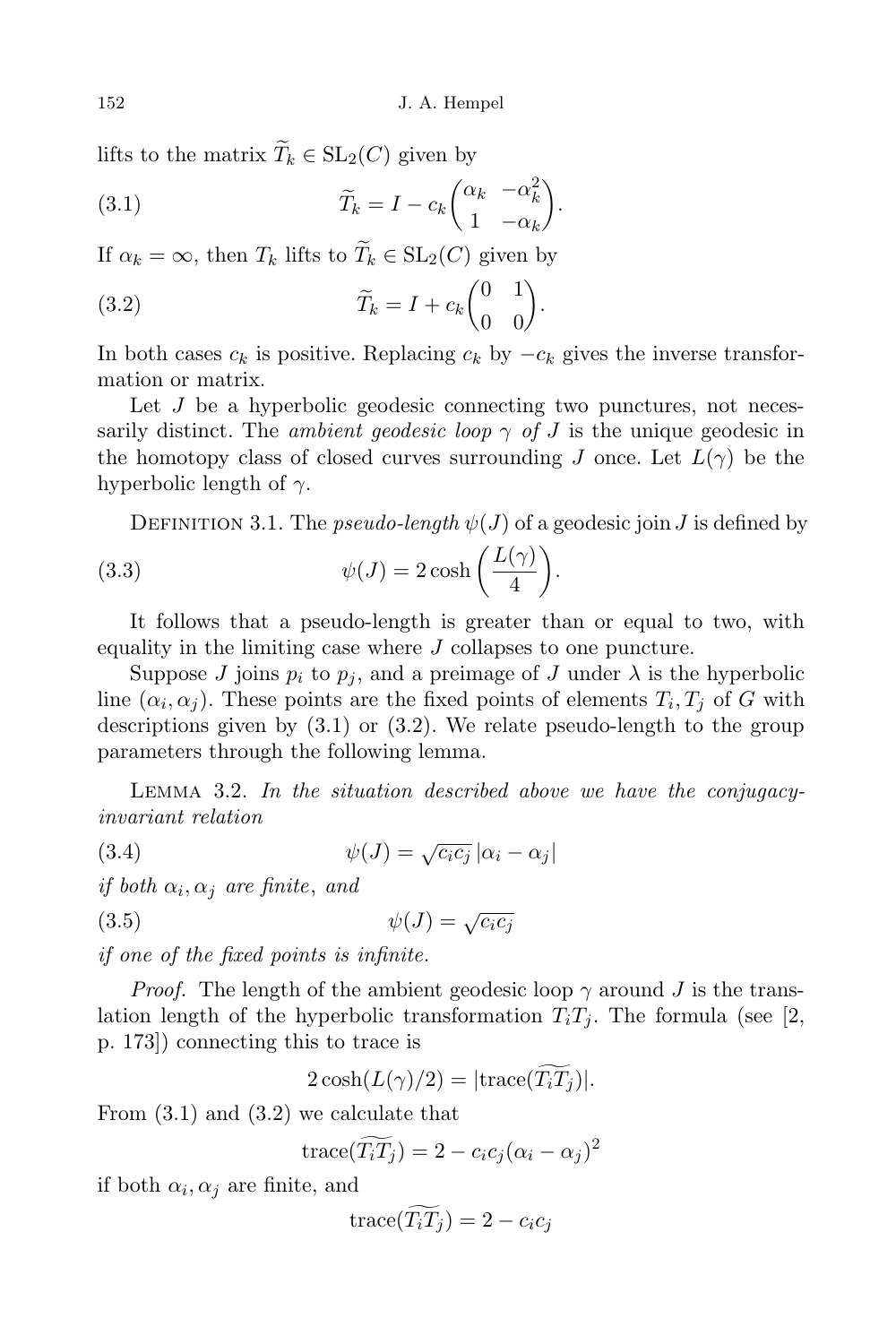if one of the fixed points is infinite. Since  $|\text{trace}(\widetilde{T_iT_j})| > 2$  it follows, when both fixed points are finite, that

$$
2\cosh(L(\gamma)/2) = c_i c_j (\alpha_i - \alpha_j)^2 - 2,
$$

and (3.4) follows from the duplication formula for cosh. Similarly we have  $(3.5)$  when one fixed point is infinite. This completes the proof.

We remark that, if we keep  $\alpha_i$  fixed and let  $\alpha_i$  go through all possible transforms  $T\alpha_j$  for  $T \in G$ , we actually go through all possible geodesic joins J of  $p_i$  to  $p_j$ . Nevertheless we shall frequently write  $\psi_{ij}$  instead of  $\psi(J)$  in order to specify the points  $p_i$  and  $p_j$  which are being joined, but, for the sake of economy in notation, allowing the particular join from  $p_i$  to  $p_j$  to be determined by the context.

We next consider the angles at  $p_i$  made by the geodesic joins which meet there. For the sake of convenience we measure these not in radians but in *revolutions*. Thus our angle of measure  $1/2$  is the usual  $\pi$  radians. In our next lemma we establish (1.1).

LEMMA 3.3. Let  $p_1, p_2, p_3$  be the vertices of a simple geodesic triangle, and let  $\phi_1$  be the interior angle at  $p_1$ , measured in revolutions. Then

$$
\phi_1 = \frac{\psi_{23}}{\psi_{12}\psi_{13}},
$$

where  $\psi_{ij}$  is the pseudo-length of the side joining  $p_i$  to  $p_j$ .

*Proof.* We assume for simplicity that the punctures  $p_i$  and their preimages  $\alpha_i$  are finite. From (2.3) it follows that the function  $\lambda$  has an expansion of the following form near  $\alpha_1$ :

$$
\lambda(\tau) = p_1 + \sum_{k=1}^{\infty} a_k \exp\left[\frac{-2k\pi i}{c_1(\tau - \alpha_1)}\right],
$$

where, by local univalence,  $a_1 \neq 0$ . For  $\tau$  on  $(\alpha_1,\alpha_2)$ , we have

Im 
$$
\left[\frac{-2\pi i}{c_1(\tau-\alpha_1)}\right] = \frac{-2\pi}{c_1(\alpha_2-\alpha_1)},
$$

and we deduce that for such  $\tau$ ,

$$
\lim_{\tau \to \alpha_1} \arg(\lambda(\tau) - p_1) = \arg a_1 - \frac{2\pi}{c_1(\alpha_2 - \alpha_1)}.
$$

It follows that the angle  $\phi_1$  at  $p_1$  (measured in revolutions) between the images of  $(\alpha_1, \alpha_2)$  and  $(\alpha_1, \alpha_3)$  is given by

$$
\phi_1 = \left| \frac{1}{c_1(\alpha_2 - \alpha_1)} - \frac{1}{c_1(\alpha_3 - \alpha_1)} \right| = \left| \frac{\alpha_3 - \alpha_2}{c_1(\alpha_2 - \alpha_1)(\alpha_3 - \alpha_1)} \right|.
$$

Now according to Lemma 3.2,  $\psi_{jk} = \sqrt{c_j c_k} |\alpha_k - \alpha_j|$ ; the result follows.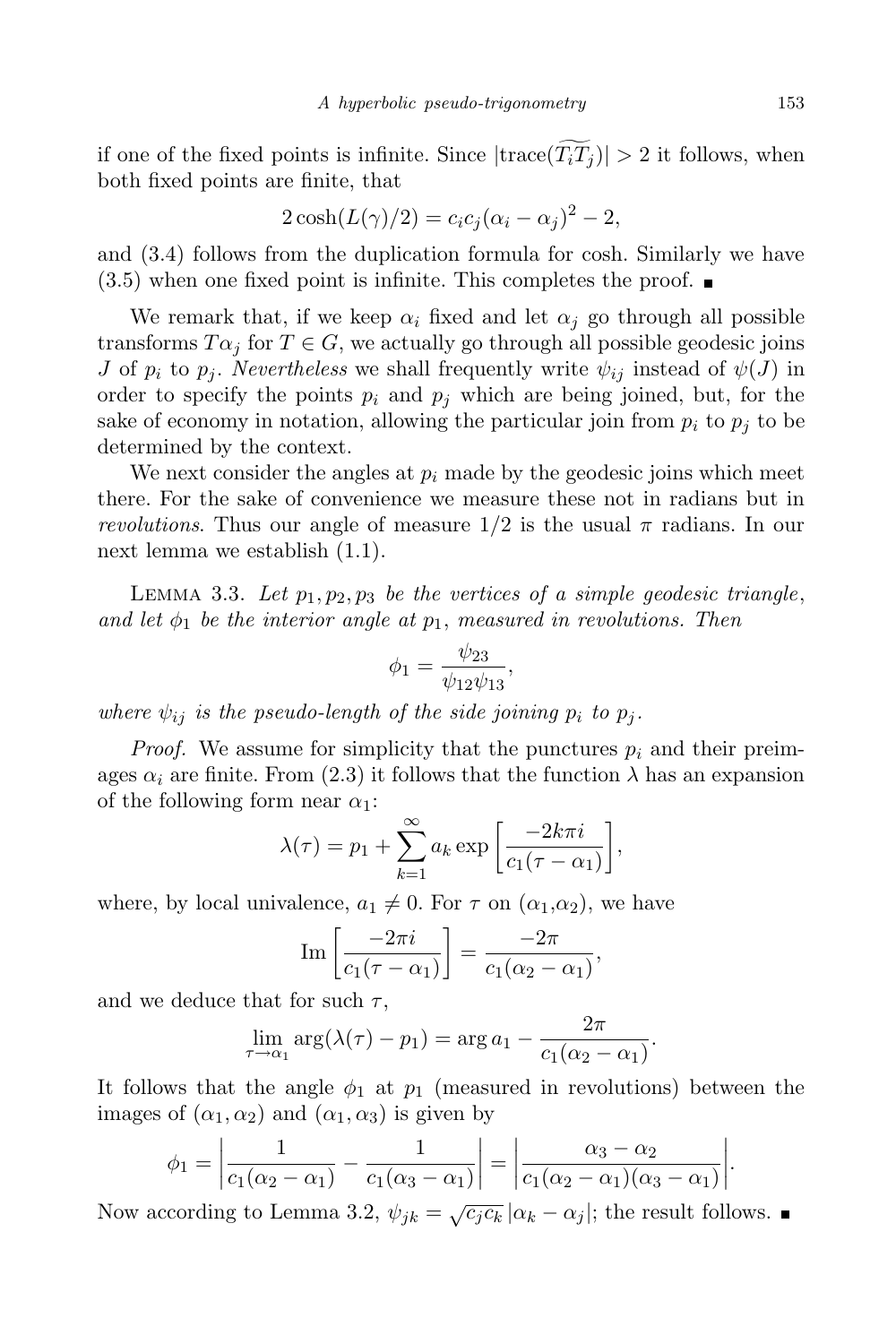REMARK 3.4. If  $\alpha_1 = \infty$  the above expression for  $\phi_1$  is replaced by

$$
\phi_1 = \left| \frac{\alpha_3 - \alpha_2}{c_1} \right|,
$$

and the lemma also holds in this case. If  $p_1 = \infty$  we interpret the angle  $\phi_1$ in the usual inversive way. In a normalization described in Section 2, we had  $c_1 = 1$ , and this explains why we referred to the  $h_k$  (defined to be equal to  $\alpha_{k+2} - \alpha_{k+1}$  of that section as *angle* coordinates.

COROLLARY 3.5. In the situation of the lemma, let  $\phi_i$ ,  $i = 1, 2$ , be the interior angles at  $p_i$ ,  $i = 1, 2$ , respectively. Then

$$
\psi_{23}^2 = \phi_2 \phi_3.
$$

Proof. This follows immediately from the two equations obtained by cyclic reordering from  $(1.1)$ .

We remark that knowledge of  $\phi_2$ ,  $\phi_3$ , and  $\psi_{23}$  does not enable us to solve the triangle, as in ordinary trigonometry.

COROLLARY 3.6. In the situation of the lemma, let  $\psi_{23}^*$  be the pseudolength of the join  $\gamma_{23}^*$  of  $p_2$  to  $p_3$ , obtained by "flipping"  $\gamma_{23}$  over  $p_1$ . Then

$$
\psi_{23}^* = \psi_{12}\psi_{13} - \psi_{23}.
$$

Furthermore,  $\psi_{23} < \psi_{23}^*$  if and only if  $\phi_1 < 1/2$ .

*Proof.* Corresponding to  $(1.1)$ , there is the equality

$$
\phi_1^* = \frac{\psi_{23}^*}{\psi_{12}\psi_{13}},
$$

with  $\phi_1^* = 1 - \phi_1$ , and the corollary follows.

We conclude this account of our pseudo-trigonometry with an application to conformal universal coverings of n-punctured spheres.

Proof of Lemma 2.1. The equality we have to establish is

(3.6) 
$$
\prod_{k=1}^{n-1} \frac{\alpha_{2k+1} - \alpha_{2k}}{\alpha_{2k} - \alpha_{2k-1}} = -1,
$$

where, for the sake of uniformity, we can assume all the  $2n-2$  fixed points  $\alpha_i$  are finite. In any case, the expression on the left is invariant under the simultaneous action of Möbius transformations. This follows easily from the fact, to be used again shortly, that if

$$
(3.7) \t\t\t M\tau = \frac{a\tau + b}{c\tau + d}
$$

with  $ad - bc = 1$ , then

(3.8) 
$$
M\tau_1 - M\tau_2 = \frac{\tau_1 - \tau_2}{Q(\tau_1)Q(\tau_2)},
$$

where  $Q(\tau) = c\tau + d$ .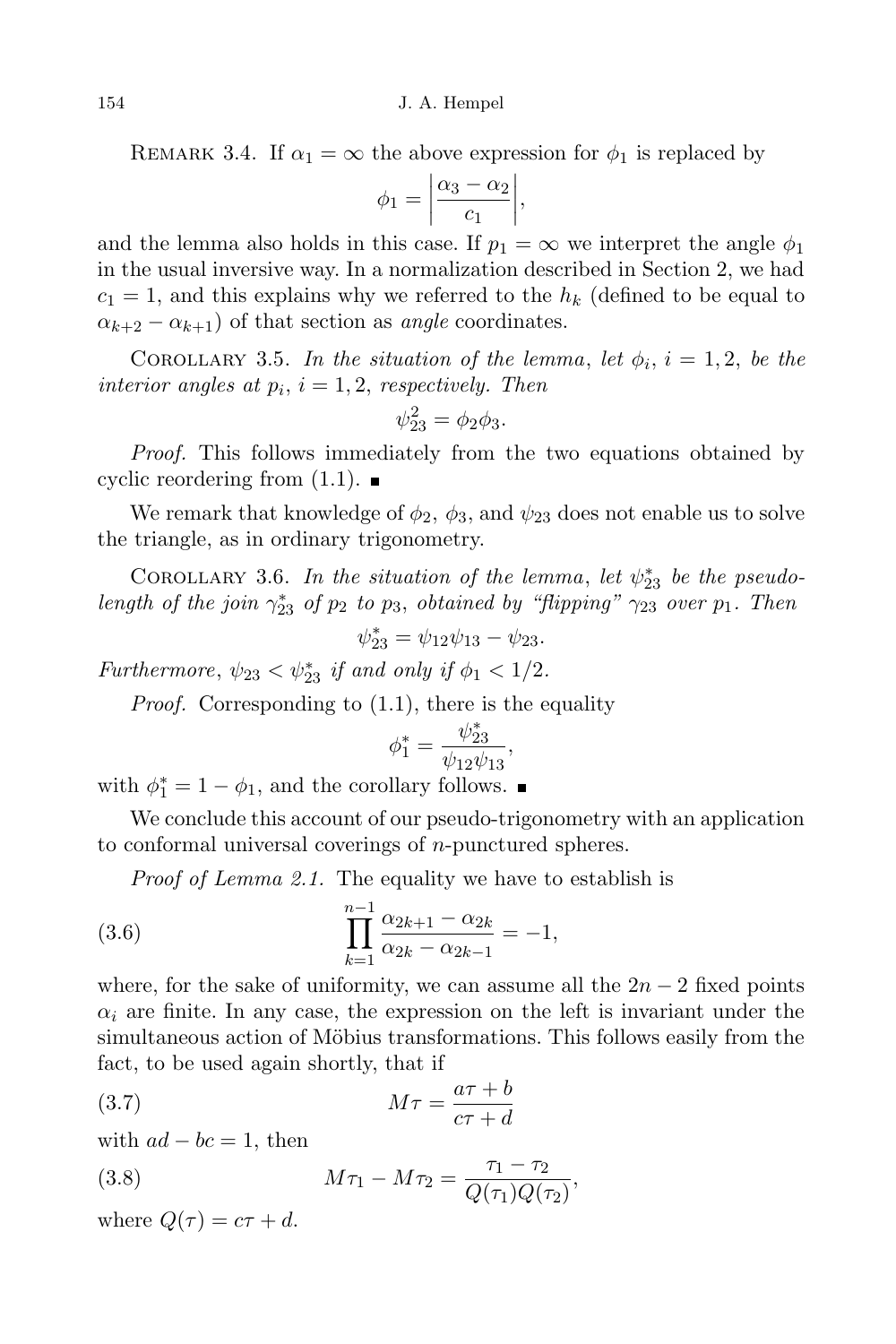We can arrange that  $\alpha_1, \ldots, \alpha_{2n-2}$  is an increasing sequence, so, since  $\alpha_{2n-1} = \alpha_1$ , (3.6) is equivalent to

$$
\prod_{k=1}^{n-1} \frac{|\alpha_{2k+1} - \alpha_{2k}|}{|\alpha_{2k} - \alpha_{2k-1}|} = 1,
$$

or, with deliberate obfuscation,

$$
\prod_{k=1}^{n-1} \frac{\sqrt{c_{2k+1}c_{2k}} \left| \alpha_{2k+1} - \alpha_{2k} \right|}{\sqrt{c_{2k}c_{2k-1}} \left| \alpha_{2k} - \alpha_{2k-1} \right|} = 1,
$$

where  $c_{2n-1} = c_1$ . We use Lemma 3.2 and recall the fact that the sides  $(\alpha_k, \alpha_{k+1})$  of P are mapped onto the sides  $(\alpha_{2n-k}, \alpha_{2n-k-1})$  by the transformation  $S_k = T_1 \cdots T_k$ . It follows that

$$
\sqrt{c_{k+1}c_k} |\alpha_{k+1} - \alpha_k| = \sqrt{c_{2n-k}c_{2n-k-1}} |\alpha_{2n-k} - \alpha_{2n-k-1}|,
$$

and the expressions on the left in the previous display cancel in pairs. Thus Lemma 2.1 is established.  $\blacksquare$ 

4. A theorem like that of Ptolemy. The next theorem bears an uncanny similarity to Ptolemy's famous theorem on cyclic quadrilaterals. A simple proof makes use of Lemma 3.3, and we leave this to the reader. However we give another proof, which more clearly exhibits the similarity to Ptolemy's Theorem.

THEOREM 4.1. Let  $p_i$ ,  $i = 1, \ldots, 4$ , be the vertices, in order, of a simple geodesic quadrilateral, and let  $\psi_{ij}$  be the pseudo-lengths of the sides and diagonals. Then

$$
\psi_{12}\psi_{34} + \psi_{23}\psi_{14} = \psi_{13}\psi_{24}.
$$

Proof. The following identity is central to the proofs of both theorems:

(4.1)  $(x_4 - x_3)(x_2 - x_1) + (x_4 - x_1)(x_3 - x_2) = (x_4 - x_2)(x_3 - x_1).$ 

(Quick check: both sides are affine functions of  $x_4$  which agree when  $x_4 = x_3$ ) and when  $x_4 = x_1$ .

Suppose now that  $x_i = \alpha_i$ , where the  $\alpha_i$  are finite fixed points of parabolic transformations  $T_i \in G$ , as defined by  $(2.3)$ , or  $(3.1)$ , with  $\alpha_i$  increasing and having the property that the geodesic quadrilateral is the conformal image under  $\lambda$  of the zero-angle hyperbolic quadrilateral with the  $\alpha_i$  as vertices. Then we deduce, from (4.1),

 $|\alpha_4 - \alpha_3| |\alpha_2 - \alpha_1| + |\alpha_4 - \alpha_1| |\alpha_3 - \alpha_2| = |\alpha_4 - \alpha_2| |\alpha_3 - \alpha_1|.$ 

On multiplying both sides by  $\sqrt{c_1c_2c_3c_4}$  and referring to (3.4), we obtain the theorem.  $\blacksquare$ 

We make the important remark, which we will refer to later.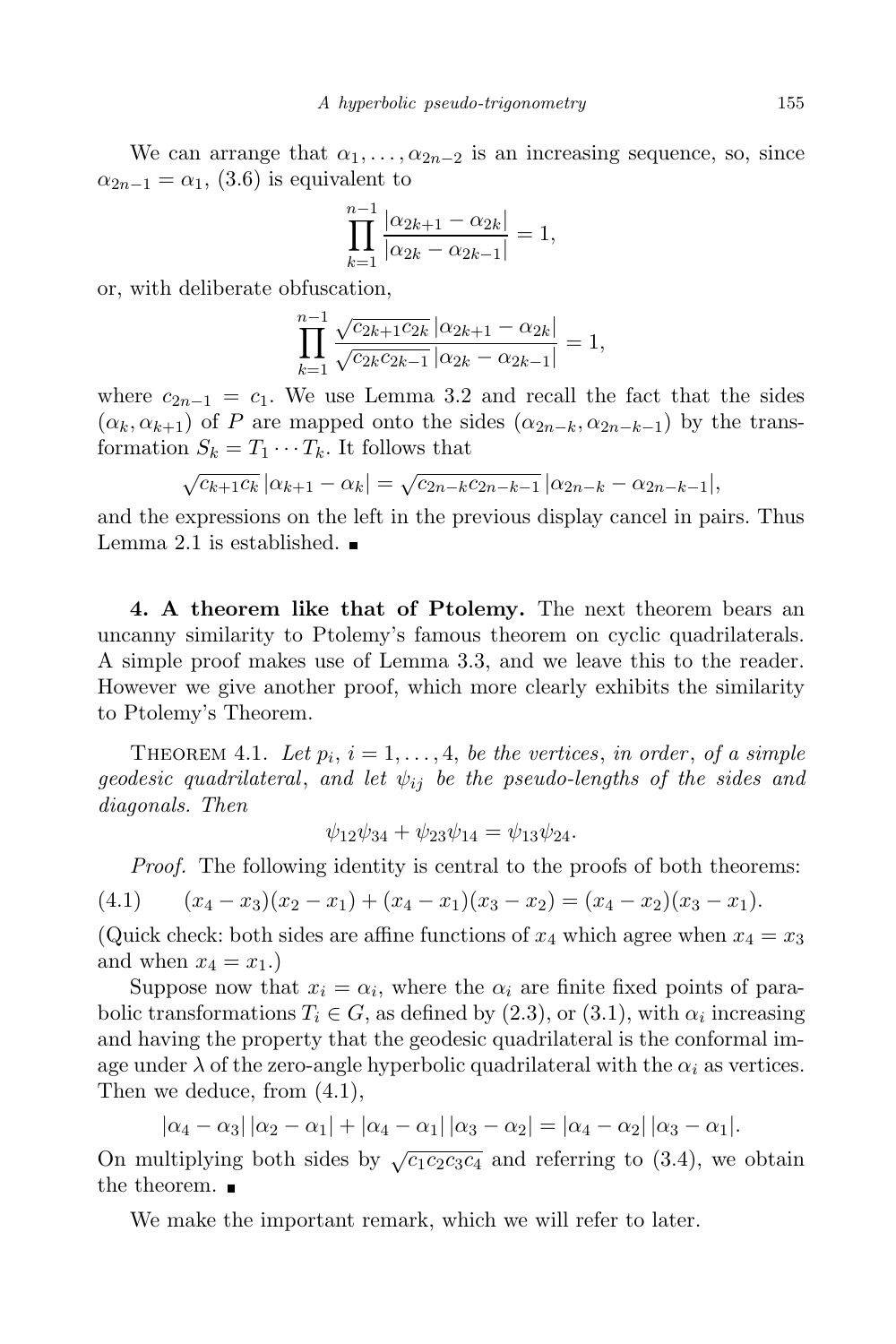## 156 J. A. Hempel

REMARK 4.2. The assumption that the original quadrilateral with vertices  $p_i$  is simple, that is, has sides and diagonals that do not intersect, except for the two diagonals, is unnecessary. The preimage quadrilateral is simple, but may contain pairs of points in its interior equivalent under  $G$ , and some of the vertices  $\alpha_i$ , though distinct, may themselves be equivalent, that is, map to the same puncture.

For the sake of completeness of our presentation, we give a proof of the original Ptolemy Theorem.

THEOREM 4.3 (Ptolemy). For  $i = 1, ..., 4$ , let  $\beta_i$  be points on a circle, following each other in cyclic numerical order. Then

 $|\beta_4 - \beta_3| |\beta_2 - \beta_1| + |\beta_4 - \beta_1| |\beta_3 - \beta_2| = |\beta_4 - \beta_2| |\beta_3 - \beta_1|.$ 

*Proof.* Let  $M$  be a Möbius transformation which takes the unit circle onto the real line, in such a way that  $\alpha_i = M\beta_i$  form an increasing sequence. Using  $(3.7)$  and  $(3.8)$ , we see that the statement of the theorem follows from

 $|\alpha_4 - \alpha_3| |\alpha_2 - \alpha_1| + |\alpha_4 - \alpha_1| |\alpha_3 - \alpha_2| - |\alpha_4 - \alpha_2| |\alpha_3 - \alpha_1| = 0,$ 

where we can clearly omit the absolute value signs. The theorem thus again follows from  $(4.1)$ .

A better-known statement and proof are essentially the same as Ptolemy's original ones in [8, p. 50], and of course different from the above.

5. Shortest geodesic joins. As we remarked earlier, for a fixed pair of punctures  $p_i$ ,  $p_j$ , there are infinitely many geodesic joins  $\gamma_{ij}$ . In the case of a finitely generated group, it is well known (see  $[2, p. 265]$ ) that there are finitely many geodesics of any given maximum length. It follows that there exists at least one geodesic join  $\gamma_{ij}^*$  whose pseudo-length  $\psi_{ij}^*$  has the least possible value. Such a geodesic join will be called a shortest geodesic join.

The following three lemmas will be used in Sections 6 and 7.

Lemma 5.1. Every shortest geodesic join is simple.

*Proof.* Suppose a certain shortest geodesic join of  $p_1$  to  $p_3$  has a point of self-intersection  $z_0$ , and that  $\lambda(\tau_0) = z_0$ . Then  $\tau_0$  is the point of intersection of two hyperbolic lines  $(\alpha_1, \alpha_3)$  and  $(\alpha_2, \alpha_4)$ , where  $\alpha_2 = M(\alpha_1)$  and  $\alpha_4 =$  $M(\alpha_3)$  for some  $M \in G$ . Then, by Theorem 4.1 and Remark 4.2, we have, since  $\psi_{13} = \psi_{24}$ ,

$$
\psi_{13}^2 = \psi_{12}\psi_{34} + \psi_{23}\psi_{14} > 4 + \psi_{23}\psi_{14}.
$$

But then  $\min(\psi_{23}, \psi_{14}) < \psi_{13}$ . Since both  $(\alpha_2, \alpha_3)$  and  $(\alpha_1, \alpha_4)$  are preimages under  $\lambda$  of geodesics joining  $p_1$  to  $p_3$  this contradicts the assumption made at the beginning of this proof. Thus the lemma is proved.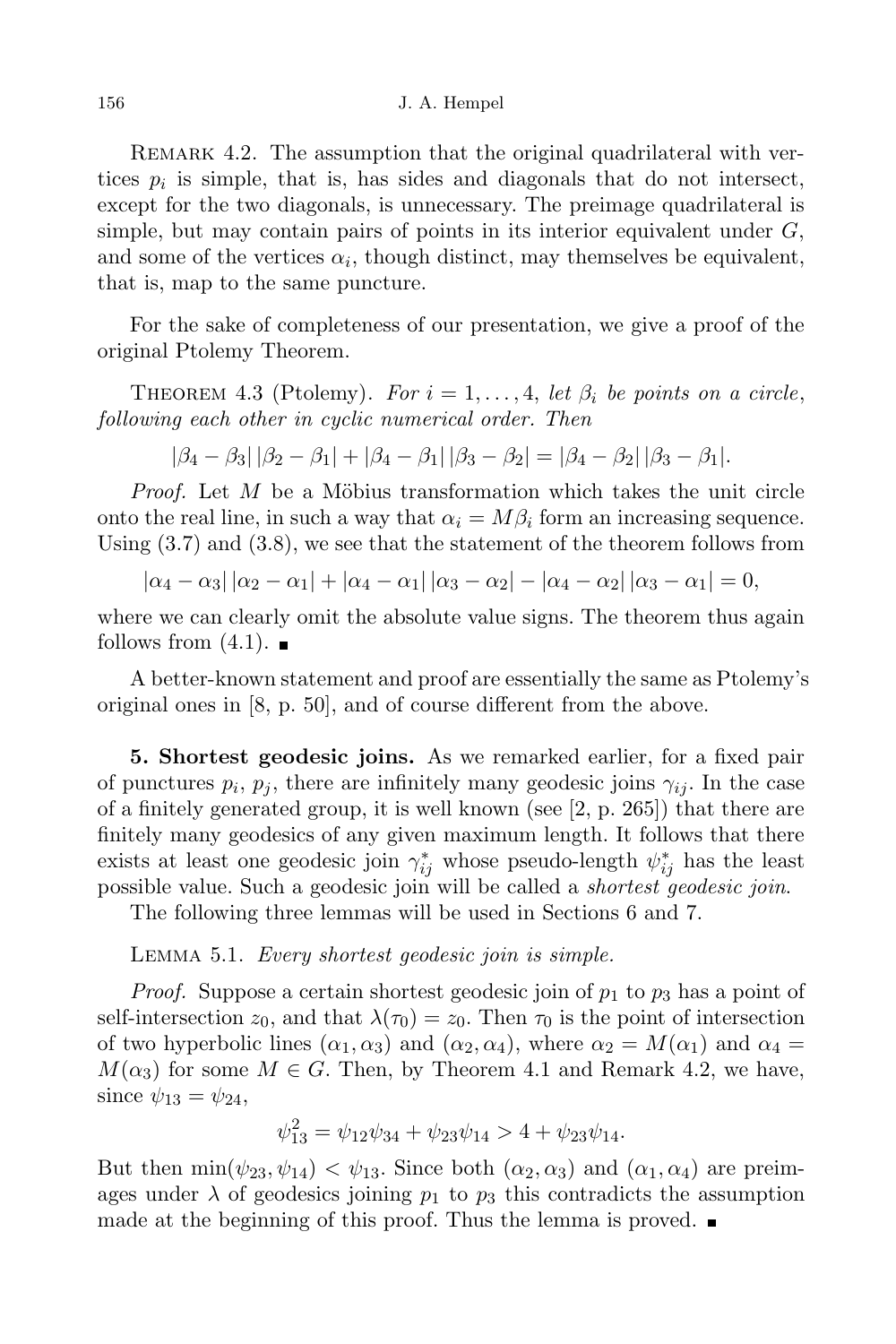In a similar vein, we have the following lemma. We use the term "internal" for points of geodesic joins other than the end-point punctures.

Lemma 5.2. Two shortest geodesic joins having a common end-point puncture have no internal point in common.

*Proof.* Suppose that shortest geodesic joins of  $p_1$  to  $p_2$  and  $p_3$  have a point of intersection  $z_0$ , and that  $\lambda(\tau_0) = z_0$ . Then  $\tau_0$  is the point of intersection of two hyperbolic lines  $(\alpha_1, \alpha_3)$  and  $(\alpha_2, \alpha_4)$ , where  $p_i = \lambda(\alpha_i)$  for  $i = 1, 2, 3$ , and  $p_1 = \lambda(\alpha_4)$ . Then, from Theorem 4.1 and Remark 4.2, we obtain

$$
\psi_{13}\psi_{24} = \psi_{12}\psi_{34} + \psi_{23}\psi_{14} > \psi_{12}\psi_{34} + 4.
$$

But then we must have either  $\psi_{12} < \psi_{24}$  or  $\psi_{34} < \psi_{13}$ . This contradicts the minimality of at least one of the geodesics described at the beginning of this proof. Thus Lemma 5.2 is established.

Our next lemma goes further:

Lemma 5.3. Two shortest geodesic joins have at most one internal point in common.

*Proof.* Suppose that  $\gamma_{12}$  and  $\gamma_{34}$  are shortest geodesic joins  $p_1$  to  $p_2$ and  $p_3$  to  $p_4$  respectively which have consecutive points of intersection  $z_1$ and  $z_2$ , which on  $\gamma_{12}$  appear in the order  $p_1, z_1, z_2, p_2$ . There are two cases to consider:

CASE (i): On each geodesic join the crossings at  $z_1, z_2$  are in opposite directions.

CASE (ii): On each geodesic join the crossings at  $z_1, z_2$  are in the same direction.

Though similar, the proofs in the two cases are different and need to be presented separately. We emphasize that in neither case do we a priori exclude the possibility of more than two intersections. This exclusion *follows* from the present proof: if there are no consecutive intersections, there is no more than one intersection.

CASE (i): Suppose that on  $\gamma_{34}$  the points  $z_1, z_2$  appear in the order  $p_3, z_2, z_1, p_4$  and that the loop consisting of the segments  $z_1$  to  $z_2$  along  $\gamma_{12}$ and then  $z_2$  to  $z_1$  along  $\gamma_{34}$  is described anticlockwise. All other subcases of Case (i) can be reduced to this by relabelling.

Let  $\gamma'_{12}$  be the geodesic join in the homotopy class of the arc consisting of the segments  $p_1$  to  $z_1$  along  $\gamma_{12}$ ,  $z_1$  to  $z_2$  along  $\gamma_{43}$ , and  $z_2$  to  $p_2$  along  $\gamma_{12}$ . Let  $\gamma'_{23}$  be the geodesic join in the homotopy class of the arc consisting of the segments  $p_2$  to  $z_1$  along  $\gamma_{21}$ , and  $z_2$  to  $p_3$  along  $\gamma_{43}$ . Let  $\gamma'_{34}$  be the geodesic join in the homotopy class of the arc consisting of the segments  $p_3$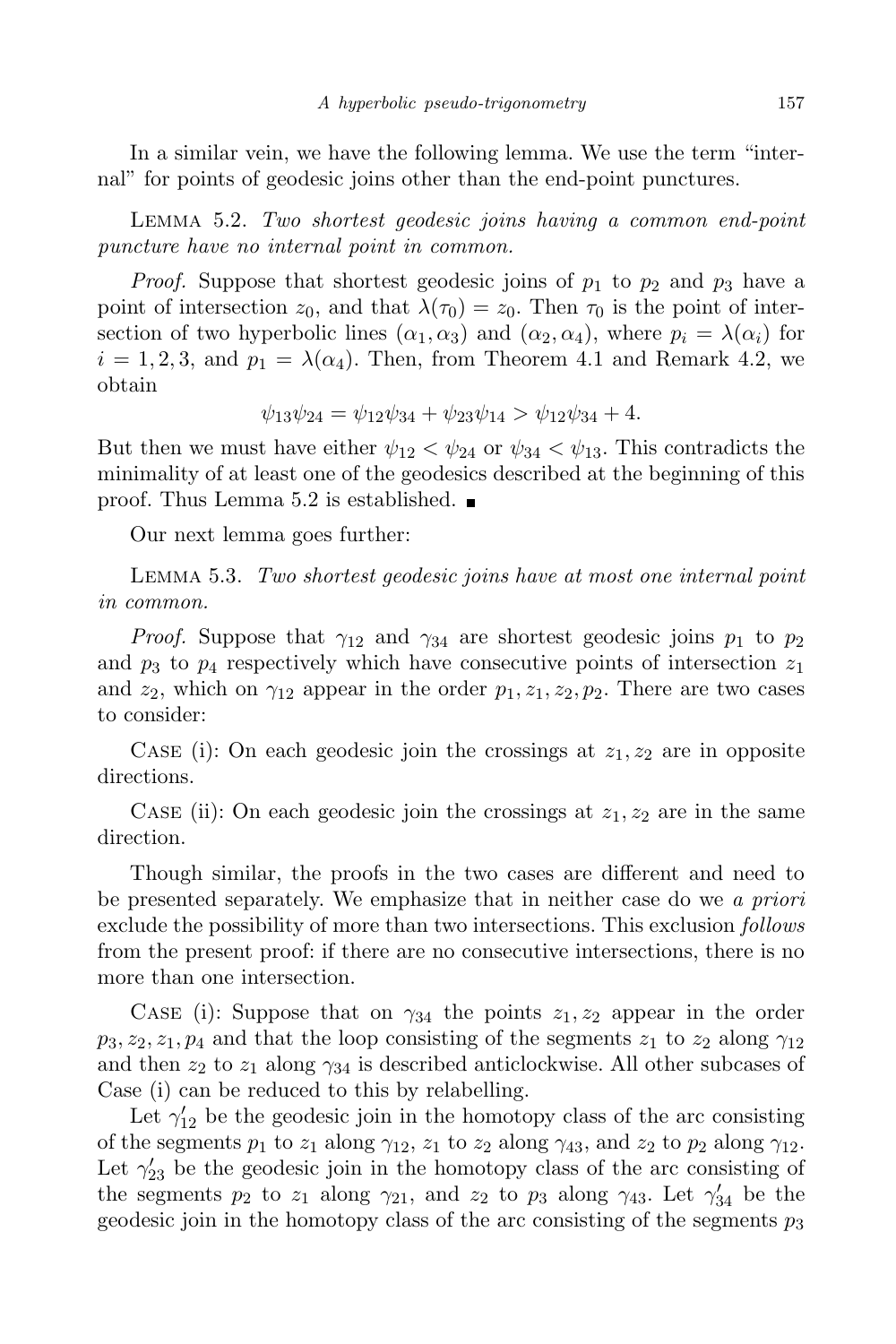to  $z_2$  along  $\gamma_{34}$ ,  $z_2$  to  $z_1$  along  $\gamma_{21}$ , and  $z_1$  to  $p_4$  along  $\gamma_{34}$ . Let  $\gamma'_{41}$  be the geodesic join in the homotopy class of the arc consisting of the segments  $p_4$ to  $z_1$  along  $\gamma_{43}$ , and  $z_1$  to  $p_3$  along  $\gamma_{21}$ .

Our proof in Case (i) consists in proving that either  $\psi(\gamma_{12}) > \psi(\gamma'_{12}),$ or  $\psi(\gamma_{34}) > \psi(\gamma'_{34})$ , thus showing that  $\gamma_{12}$  and  $\gamma_{34}$  cannot both be shortest geodesic joins. As before, we go to the conformal universal cover.

There is a sequence of real points  $\alpha_1, \alpha_2, \alpha_3, \alpha_4, \alpha'_1$  such that  $\lambda$  maps the hyperbolic lines  $(\alpha_1, \alpha_2), (\alpha_2, \alpha_3), (\alpha_3, \alpha_4)$  onto  $\gamma'_{12}, \gamma'_{23}, \gamma'_{34}$  respectively, and the line  $(\alpha_4, \alpha'_1)$  onto  $\gamma'_{41}$ . Since  $\lambda(\alpha'_1) = \lambda(\alpha_1) = p_1$  there is an element  $M \in G$  such that  $\alpha'_1 = M\alpha_1$ . In fact M corresponds to the element of the fundamental group  $\pi_1(\Omega_n)$  represented by the closed loop  $z_1$  to  $z_2$  along  $\gamma_{12}$ followed by  $z_2$  to  $z_1$  along  $\gamma_{34}$ .

The hyperbolic line  $(M\alpha_1, \alpha_2)$  is a preimage under  $\lambda$  of  $\gamma_{12}$ , and the hyperbolic line  $(M\alpha_3, \alpha_4)$  is a preimage under  $\lambda$  of  $\gamma_{34}$ .

By replacing G by a conjugate subgroup of  $PSL(2,\mathbb{R})$  we can arrange that  $0 < \alpha_1 < \alpha_2 < \alpha_3 < \alpha_4 < \alpha'_1$ , and that M is given by  $M\tau = m^2\tau$ for some  $m > 1$  if M is hyperbolic, or that  $M\tau = \tau + 1$  if M is parabolic.

We calculate  $\psi(\gamma_{12})$  using (2.3) and (3.4). If  $T_1$  is the parabolic transformation in G with fixed point  $\alpha_1$  then the conjugate transformation  $T_1'$  $MT<sub>1</sub>M<sup>-1</sup>$  has fixed point  $M\alpha_1$ .

In the case where M is hyperbolic and  $M\tau = m^2\tau$  we write (2.3) for  $T_1$ and  $T_1'$ :

$$
\frac{1}{T_1\tau-\alpha_1}=\frac{1}{\tau-\alpha_1}-c_1,
$$

and

(5.1) 
$$
\frac{1}{MT_1M^{-1}\tau - m^2\alpha_1} = \frac{1}{\tau - m^2\alpha_1} - c'_1,
$$

from which we see that  $c'_1 = c_1 m^{-2}$ . Formula (3.4) then gives

$$
\psi(\gamma_{12}) = \sqrt{c_1' c_2} (m^2 \alpha_1 - \alpha_2) = \sqrt{c_1 c_2} (m \alpha_1 - m^{-1} \alpha_2).
$$

Similarly  $\psi(\gamma_{34}) = \sqrt{c_3 c_4} (m \alpha_3 - m^{-1} \alpha_4)$ . Since  $\psi(\gamma'_{12}) = \sqrt{c_1 c_2} (\alpha_2 - \alpha_1)$ and  $\psi(\gamma'_{34}) = \sqrt{c_3c_4} (\alpha_4 - \alpha_3)$ , the assumption that  $\gamma_{12}$  and  $\gamma_{34}$  are shortest geodesic joins is thus equivalent to the pair of inequalities

$$
m\alpha_1 - m^{-1}\alpha_2 < \alpha_2 - \alpha_1,
$$
  
\n
$$
m\alpha_3 - m^{-1}\alpha_4 < \alpha_4 - \alpha_3,
$$

which reduce to  $m\alpha_1 < \alpha_2$  and  $m\alpha_3 < \alpha_4$ . But then we have the impossible inequality sequence

$$
m^2\alpha_1 < m\alpha_2 < m\alpha_3 < \alpha_4 < m^2\alpha_1.
$$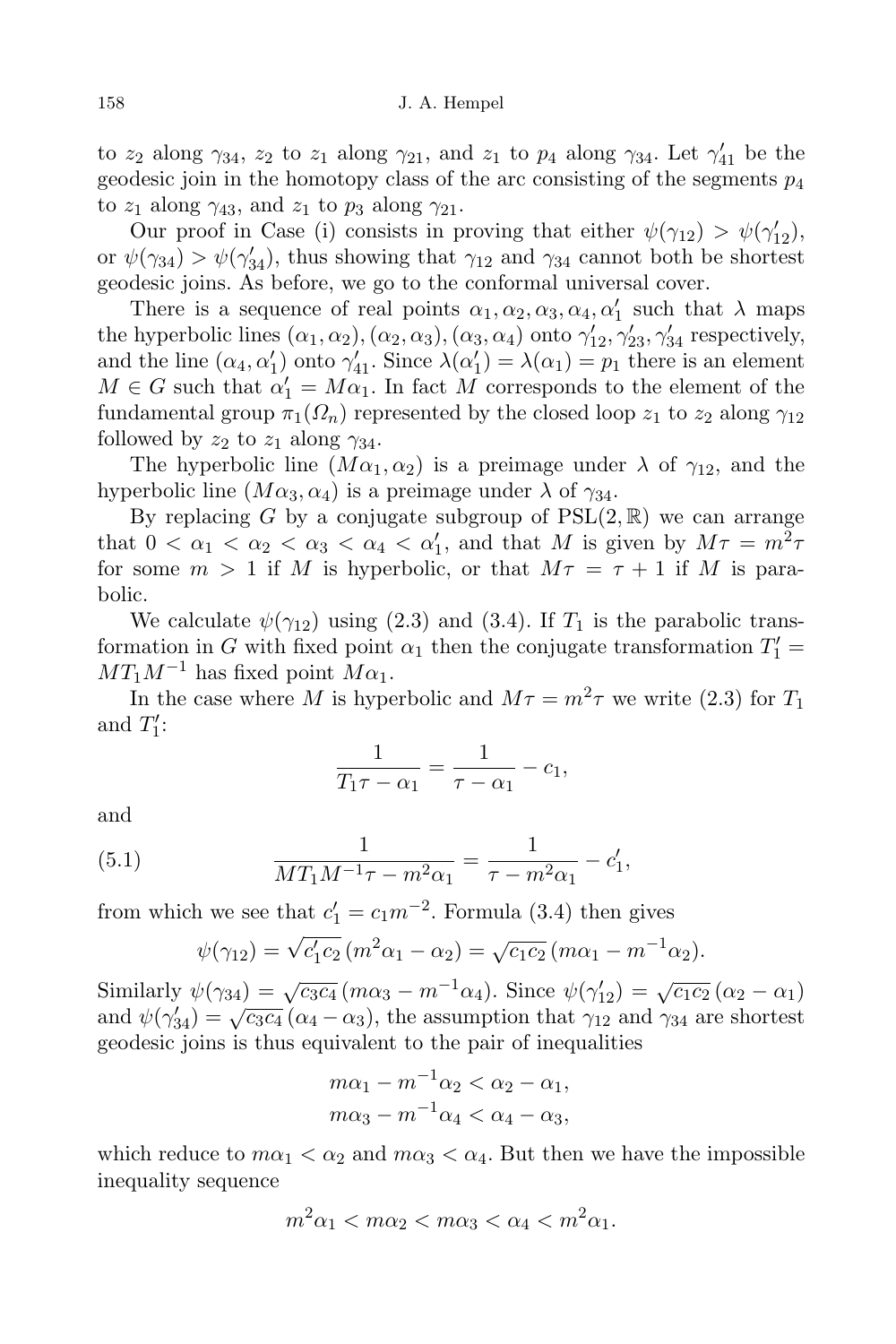We still have to consider Case  $(i)$  in the subcase where M is parabolic. Since this corresponds to the loop  $z_1$  to  $z_2$  to  $z_1$  surrounding just one puncture, the result is a simple consequence of Corollary 3.6, but we complete the proof with the present method. With  $M\tau = \tau + 1$ , and  $\alpha'_1 = \alpha_1 + 1$ , (5.1) now reads

$$
\frac{1}{MT_1M^{-1}\tau - \alpha_1 - 1} = \frac{1}{\tau - \alpha_1 - 1} - c'_1,
$$

which means that  $c'_1 = c_1$ , and  $\psi(\gamma_{12}) = \sqrt{c_1 c_2} (\alpha_1 + 1 - \alpha_2)$ . In a similar way  $\psi(\gamma_{34}) = \sqrt{c_3c_4} (\alpha_3 + 1 - \alpha_4)$ , so the assumption that  $\gamma_{12}$  and  $\gamma_{34}$  are shortest geodesic joins leads to the pair of inequalities

$$
\alpha_1 + 1 - \alpha_2 < \alpha_2 - \alpha_1,
$$
\n
$$
\alpha_3 + 1 - \alpha_4 < \alpha_4 - \alpha_3,
$$

or  $2\alpha_1 + 1 < 2\alpha_2$  and  $2\alpha_3 + 1 < 2\alpha_4$ . This leads to the contradiction

$$
2\alpha_1 < 2\alpha_2 - 1 < 2\alpha_3 - 1 < 2\alpha_4 - 2 < 2\alpha_1.
$$

This completes the proof of the lemma in Case (i).

CASE (ii). Suppose that on  $\gamma_{34}$  the points  $z_1, z_2$  appear in the order  $p_3, z_1, z_2, p_4$  and that, to a traveller along  $\gamma_{12}$ , the geodesic join  $\gamma_{34}$  appears to cross from right to left firstly at  $z_1$  and then at  $z_2$ . All other subcases of Case (ii) can be reduced to this.

Let  $\gamma'_{12}$  be the geodesic join in the homotopy class of the arc consisting of the segments  $p_1$  to  $z_1$  along  $\gamma_{12}$ ,  $z_1$  to  $z_2$  along  $\gamma_{34}$ , and  $z_2$  to  $p_2$  along  $\gamma_{12}$ . Let  $\gamma'_{34}$  be the geodesic join in the homotopy class of the arc consisting of the segments  $p_3$  to  $z_1$  along  $\gamma_{34}$ ,  $z_1$  to  $z_2$  along  $\gamma_{12}$ , and  $z_2$  to  $p_4$  along  $\gamma_{34}$ .

As in Case (i), our proof in Case (ii) will be accomplished by proving that either  $\psi(\gamma_{12}) > \psi(\gamma'_{12})$ , or  $\psi(\gamma_{34}) > \psi(\gamma'_{34})$ .

Suppose the hyperbolic line  $(\alpha_1, \alpha_2)$  is a preimage under  $\lambda$  of  $\gamma_{12}$ . There are two hyperbolic lines  $(\alpha'_3, \alpha'_4)$  and  $(\alpha_3, \alpha_4)$  which are preimages under  $\lambda$  of  $\gamma_{34}$ , crossing  $(\alpha_1, \alpha_2)$  at preimages of  $z_1$  and  $z_2$ . By Lemma 5.1,  $(\alpha'_3, \alpha'_4)$  and  $(\alpha_3, \alpha_4)$  do not intersect. Hence the  $\alpha_i$  appear in the cyclic order  $(\alpha_1, \alpha'_3, \alpha_3, \alpha_2, \alpha_4, \alpha'_4)$ .

There is an element  $M \in G$  such that  $\alpha'_3 = M\alpha_3$  and  $\alpha'_4 = M\alpha_4$ . Since M has fixed points between  $\alpha_3$  and  $\alpha_4$  and between  $\alpha'_4$  and  $\alpha'_3$  in the above cyclic order,  $M$  is hyperbolic. Therefore we can arrange that  $M$  is given by  $M\tau = m^2\tau$  for some  $m > 1$ . In this situation we have the inequalities

$$
\alpha_1 < m^2 \alpha_3 < \alpha_3 < 0 < \alpha_2 < \alpha_4 < m^2 \alpha_2.
$$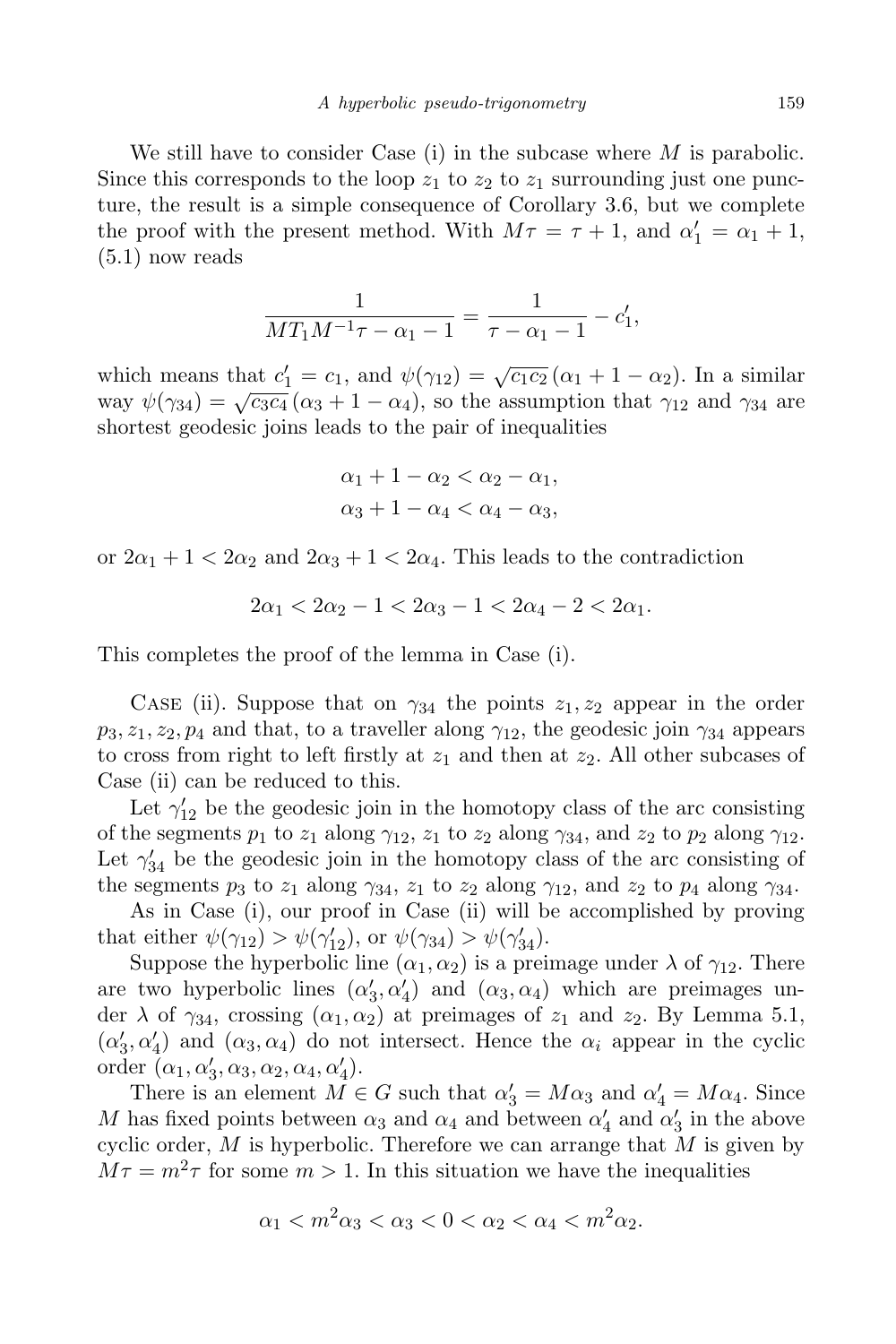## 160 J. A. Hempel

Denoting by  $\psi(\alpha_i, \alpha_j)$  the pseudo-length of  $(\alpha_i, \alpha_j)$ , we find that, as in the proof of Case (i),

$$
\psi(\gamma_{12}) = \psi(\alpha_1, \alpha_2) \sqrt{c_1 c_2} (\alpha_2 - \alpha_1), \n\psi(\gamma_{34}) = \psi(\alpha_3, \alpha_4) \sqrt{c_3 c_4} (\alpha_4 - \alpha_3), \n\psi(\gamma'_{12}) = \psi(\alpha_1, m^2 \alpha_2) = \sqrt{c_1 c_2} (m \alpha_2 - m^{-1} \alpha_1), \n\psi(\gamma'_{34}) = \psi(m^2 \alpha_3, \alpha_4) = \sqrt{c_3 c_4} (m^{-1} \alpha_4 - m \alpha_3).
$$

The assumption that the first two of the above quantities are respectively smaller than the second two simplifies to the pair of inequalities  $m\alpha_2 > -\alpha_1$ and  $-m\alpha_3 > \alpha_4$ . But then we have the chain of inequalities

$$
-m^2\alpha_3 > m\alpha_4 > m\alpha_2 > -\alpha_1,
$$

which is inconsistent with the beginning of the previous chain. Thus  $\gamma_{12}$  and  $\gamma_{34}$  cannot both be shortest geodesic joins.

This completes the proof of Case (ii), and thus of Lemma 5.3.  $\blacksquare$ 

**6. The four-punctured sphere.** In the case  $n = 4$  we prove the following theorem for the angle coordinates  $h_i$ , introduced in Section 2. Since  $h_1 + h_2 + h_3 + h_4 = 1$ , and  $h_1 h_3 = h_2 h_4$ , it is easiest to work in terms of  $h_1$ and  $h_2$  alone.

THEOREM 6.1. The angle coordinates  $h_1, h_2$  for the space of 4-punctured spheres can be chosen so that they satisfy the inequalities

$$
(6.1) \t\t 2h_1 + h_2 \le 1,
$$

(6.2) h<sup>1</sup> + 2h<sup>2</sup> ≤ 1,

$$
(6.3) \t\t 2h_1 + 2h_2 \ge 1.
$$

Two distinct points  $(h_1, h_2)$  and  $(h'_1, h'_2)$  in this triangle represent the same element of  $\mathcal{T}_4$  if and only if equality holds for  $(h_1, h_2)$  in at least one of the inequalities (6.1), (6.2), and (6.3), and then  $h_1 = h'_2$  and  $h_2 = h'_1$ .

*Proof.* Consider the six shortest geodesic joins  $\gamma_{ij}$ ,  $1 \leq i \leq j \leq 4$ , joining the punctures  $p_i$  to  $p_j$  respectively. We assume, for the moment, that these are uniquely determined. According to Lemma 5.1 they are all simple, and, according to Lemma 5.2, no two with a common end-point puncture intersect again.

Every 4-punctured sphere has a non-trivial group of conformal automorphisms, isomorphic to the Klein 4-group (see [9, p. 150]). The ambient geodesic loop (Definition 3.1) of  $\gamma_{12}$  is also the ambient geodesic loop for a geodesic join  $\gamma_{34}^*$  joining  $p_3$  and  $p_4$ . By minimality, we have  $\gamma_{34}^* = \gamma_{34}$ . Similarly for the other pairs. Thus the six joins form a tetrahedral pattern, without any intersections except at the end-point punctures, and with opposite edges equal in pseudo-length.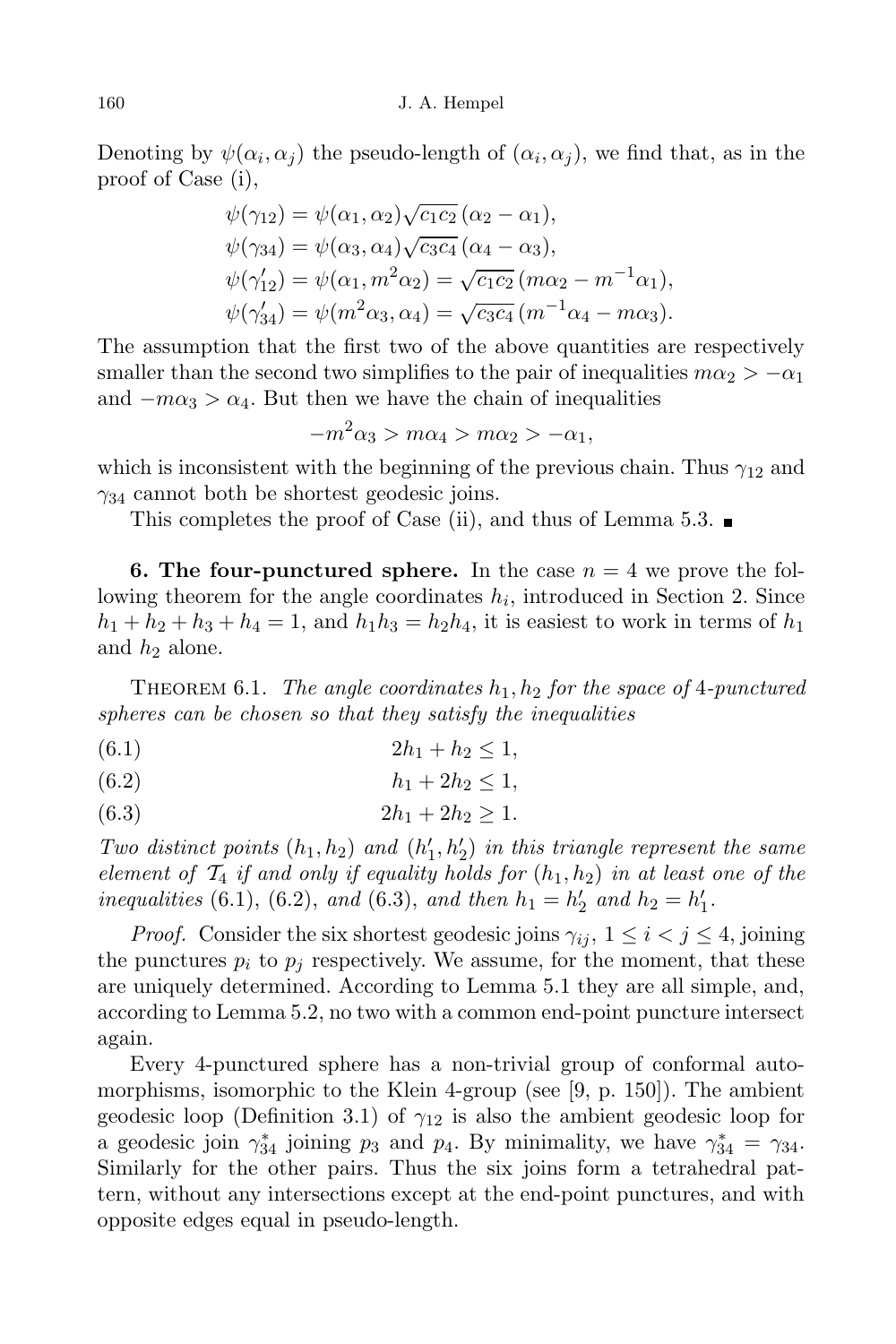We set  $\psi_{ij} = \psi(\gamma_{ij})$ , and suppose, after possible relabelling, that  $\psi_{13} > \psi_{12}$  and  $\psi_{13} > \psi_{14}$ , and that the triangle  $\Delta(p_2, p_3, p_4)$  has its vertices described in the negative (clockwise) direction. Select as marking Γ the succession of edges  $\gamma_{12}, \gamma_{23}, \gamma_{34}$ . We assert that the coordinates  $h_i$  associated with this marking through the construction of Section 2 satisfy the conditions of the theorem.

To see this, we let  $h = 1 - h_1 - h_2$  be the angle at  $p_1$  in  $\triangle(p_1, p_2, p_4)$ . We remark that in terms of the construction of Section 2,  $h = h_3 + h_4$ . Then by Lemma 3.3,

$$
h = \frac{\psi_{24}}{\psi_{12}\psi_{14}} = \frac{\psi_{13}}{\psi_{12}\psi_{14}}.
$$

Since also

$$
h_1 = \frac{\psi_{23}}{\psi_{12}\psi_{13}} = \frac{\psi_{14}}{\psi_{12}\psi_{13}}, \quad h_2 = \frac{\psi_{34}}{\psi_{13}\psi_{14}} = \frac{\psi_{12}}{\psi_{13}\psi_{14}},
$$

we have  $h > h_1$ , which implies strict inequality in (6.1), and  $h > h_2$ , which implies the same in (6.2). To see that (6.3) also holds strictly, we apply Corollary 3.6 to  $\triangle(p_2, p_3, p_4)$ . Since  $\psi(\gamma_{24}) < \psi(\gamma_{24}^*)$  it follows that  $h < 1/2$ , which is equivalent to the strict case of (6.3).

The limiting case of equality in (6.1) corresponds to  $\psi_{13} = \psi_{14}$  and, after permuting  $p_2, p_3, p_4$  to  $p_3, p_4, p_2$ , or equivalently  $h_1, h_2, h$  to  $h_2, h, h_1$ , we see that this corresponds to the limiting case of equality in  $(6.2)$ , with  $h_1$  and  $h_2$  interchanged.

The limiting case of equality in (6.3) corresponds to non-uniqueness in the choice of  $\gamma_{13}$  as shortest join. In this case, in terms of Corollary 3.6,  $\gamma_{24}$  can be replaced by its "flipped-over" counterpart  $\gamma_{24}^*$ , which is equivalent to interchanging  $h_1$  and  $h_2$ , as before.

This completes the proof of Theorem 6.1.  $\blacksquare$ 

It is interesting to describe the configuration of Theorem 6.1 in the further normalized situation  $p_1 = \infty$ ,  $p_2 = 0$ ,  $p_4 = 1$ . Then  $p_3 = p$  is confined to the curvilinear triangle described by  $\text{Im}(p) \geq 0, |p| \leq 1, |p-1| \leq 1$ . Equality in (6.1) holds on the boundary segment  $|p|=1$ , equality in (6.2) holds on the boundary segment  $|p-1|=1$ , and equality in (6.3) holds on the boundary segment  $\text{Im}(p) = 0$ . The marking T is the most natural sequence of geodesic joins of the points in their numerical order. Thus, even though we cannot solve the deeper problem: given the punctures find the angle coordinates, we can at least find the setwise image of the boundary given in Theorem 6.1.

In the next section we present a theorem similar to Theorem 6.1 for the case of five punctures, but the corresponding configurations on the sphere are not easy to obtain.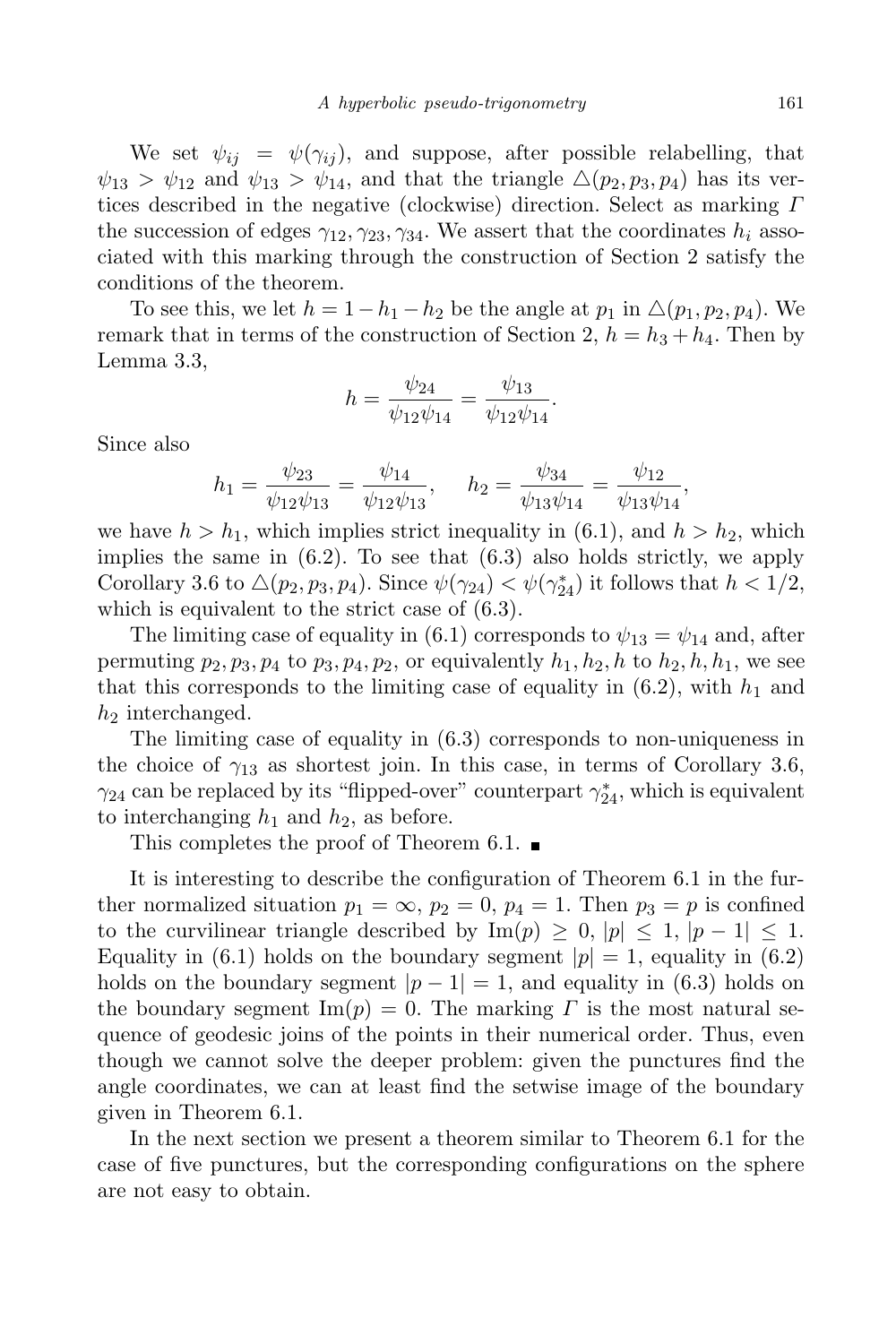7. The five-punctured sphere. The reader will find it convenient to refer to the following figures throughout this section. The angles  $h_i$  are angles at the puncture at infinity.



Fig. 1. A marking in the case  $n = 5$ 

In the next figure, we show part of the tessellation of the upper half-plane by fundamental domains, associated with the above marking.



Fig. 2. A fundamental domain with neighbours

Of central importance here is the following lemma, special to the case  $n=5$ .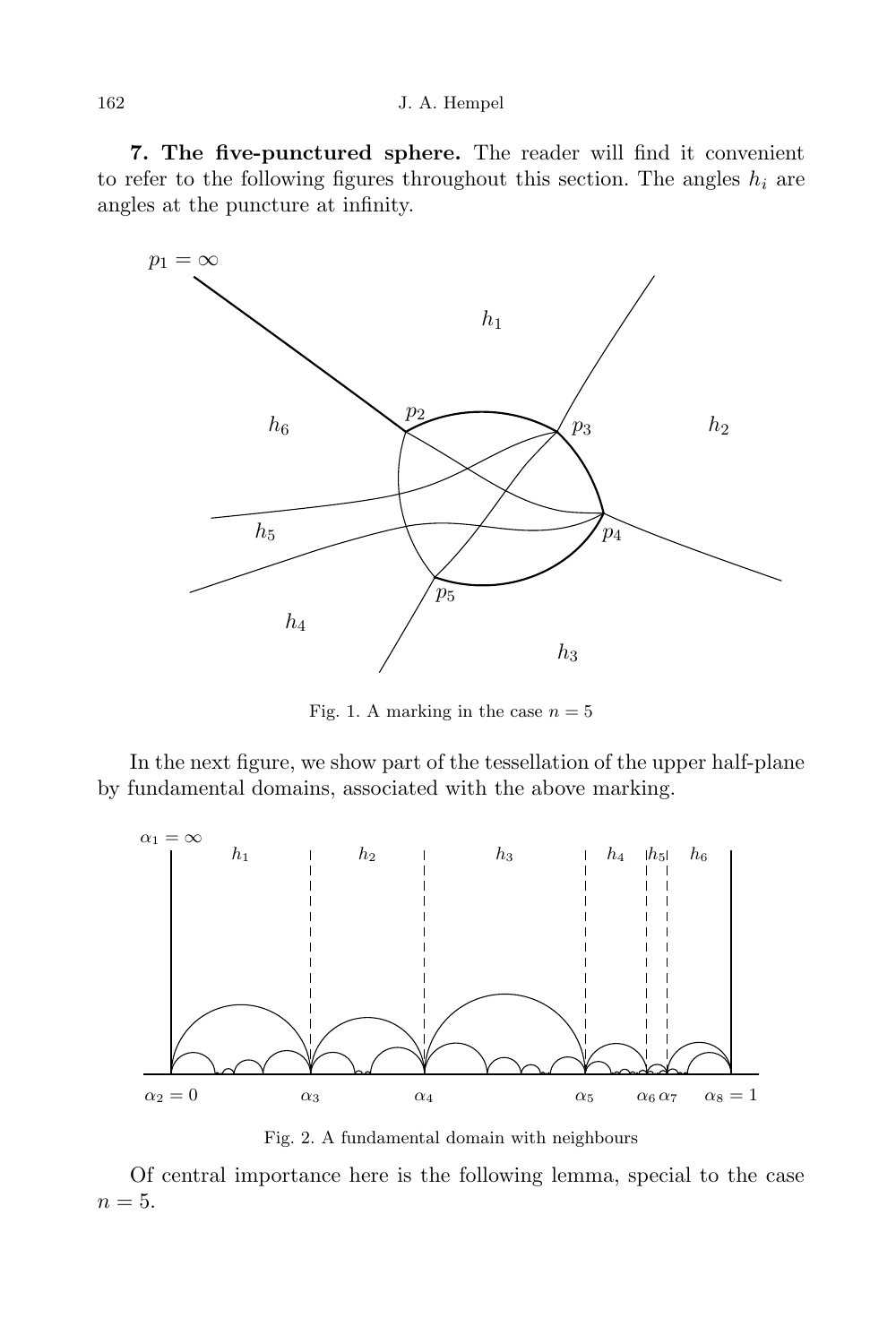LEMMA 7.1. Let  $\Gamma$  be any marking (sequence of geodesic joins, not necessarily shortest) on  $\Omega_5$ , and suppose that the angles made by the segments of  $\Gamma$  at three consecutive punctures, and on the same side, have measures all less than or equal to  $1/2$ . Then these measures are in fact all equal to 1/2, and the punctures are concyclic.

Proof. Referring to Figure 1 for convenience, we take the three punctures at  $p_5$ ,  $p_1$ , and  $p_2$ , modifying the marking shown in bold type by including the join form  $p_5$  to  $p_1$  and removing the join form  $p_3$  to  $p_4$ . The marking  $\Gamma$ joins  $p_4$ ,  $p_5$ ,  $p_1$ ,  $p_2$ ,  $p_3$  in this order.

Let us denote by  $k_5$  and  $k_2$  the angles at the punctures  $p_5$  and  $p_2$  on the left side of the marking just referred to. Then the assumption of the lemma is that

$$
(7.1) \t\t k_5 \le 1/2,
$$

(7.2) h<sup>1</sup> + h<sup>2</sup> + h<sup>3</sup> ≤ 1/2,

 $(k_2 < 1/2.$ 

A simple exercise in the pseudo-trigonometry of Section 3 yields the values

$$
k_5 = \frac{h_4}{h_3 + h_4}
$$
,  $k_2 = \frac{h_6}{h_1 + h_6}$ .

The inequalities (7.1) and (7.3) can therefore be replaced by

(7.4)  $h_4 \leq h_3, \quad h_6 \leq h_1$ 

respectively. In the case  $n = 5$ ,  $(2.5)$  and  $(2.6)$  state that

(7.5)  $h_1 + h_2 + h_3 + h_4 + h_5 + h_6 = 1$ ,

and that

(7.6) h1h3h<sup>5</sup> = h2h4h6.

From (7.4) and (7.6), we deduce that  $h_5 \leq h_2$ . Using (7.2) and (7.5), we obtain

$$
1/2 \le h_4 + h_5 + h_6 \le h_1 + h_2 + h_3 \le 1/2.
$$

We deduce that all of the inequalities appearing in this proof are equalities, and hence that  $h_1 + h_2 + h_3 = k_2 = k_5 = 1/2$ .

Now we apply what we have so far to the consecutive angles at  $p_1$ ,  $p_2$ and  $p_3$  and see that the angle at  $p_3$  is also equal to  $1/2$ . Similarly the angle at  $p_4$  is also equal to  $1/2$ .

Thus the lemma is established.

To prove our theorem concerning normalizations of the coordinates for the space of 5-punctured spheres, we need the following corollary.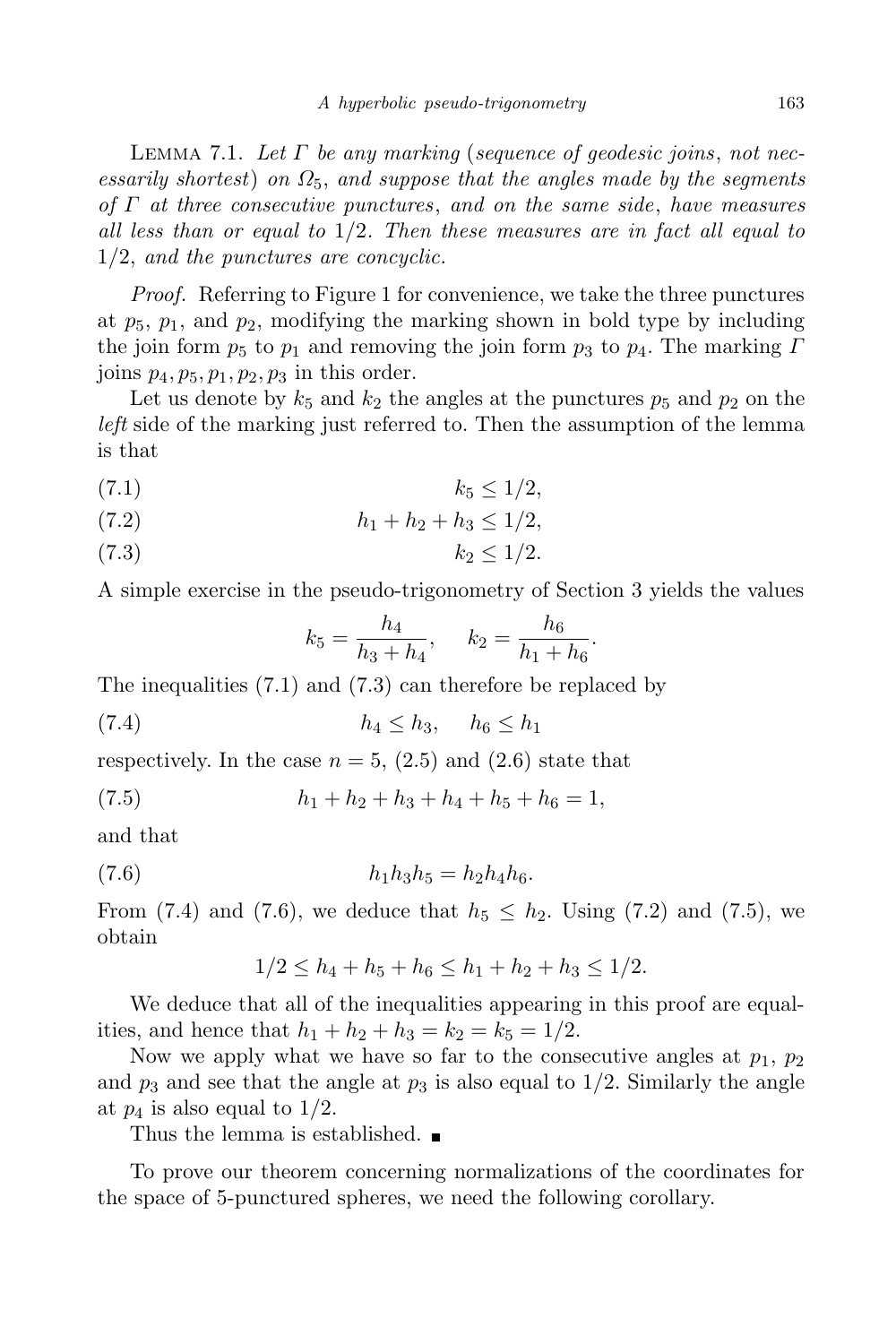COROLLARY 7.2. Three shortest geodesic joins involving all five punctures cannot form a crossed V pattern, except when the punctures are concyclic. To explain this, suppose that a geodesic join from  $p_2$  to  $p_4$  crosses the shortest geodesic join from  $p_1$  to  $p_3$ , and then, in the same direction, the shortest geodesic join from  $p_5$  to  $p_3$ . Then the geodesic join from  $p_2$  to  $p_4$ is not shortest, unless the  $p_i$  are concyclic (in the numerical order of their labelling).

*Proof.* Suppose that the join  $p_2$  to  $p_4$  is shortest. Then, by Corollary 3.6, the marking obtained by joining  $p_1$  to  $p_2$  to  $p_3$  to  $p_4$  to  $p_5$  without crossing any of the three given joins has three consecutive angles on the same side less than 1/2. This contradicts Lemma 7.1.  $\blacksquare$ 

We are now ready to state and prove

THEOREM 7.3. The angle coordinates  $h_i$ ,  $i = 1, \ldots, 6$ , for the space of 5-punctured spheres, which we know are positive and satisfy (7.5) and (7.6), can be chosen so that they also satisfy

- (7.7)  $h_1 + h_2 \leq 1/2$ ,
- (7.8)  $h_2 + h_3 \leq 1/2$ ,
- (7.9)  $h_3(h_5 + h_6) \leq h_4(h_1 + h_2),$
- (7.10)  $h_1(h_4 + h_5) \leq h_6(h_2 + h_3).$

If two distinct sets of coordinates  $[h_i]$  and  $[h'_i]$  represent conformally equivalent 5-punctured spheres and satisfy the above inequalities then in the case of both sets equality holds in at least one of the inequalities. More precisely if equality holds for  $[h_i]$  in (7.7), then equality holds for  $[h'_i]$  in (7.8), and vice versa. If equality holds for  $[h_i]$  in (7.9), then equality holds for  $[h'_i]$  in either (7.9) or (7.10). If equality holds for  $[h_i]$  in (7.10), then equality holds  $for [h'_i]$  in either  $(7.9)$  or  $(7.10)$ .

The reader should recognize here a resemblance to the side-pairing which occurs for fundamental regions of Fuchsian groups. The group here is the modular group  $M(0, 5)$  acting on the Teichmüller space  $T(0, 5)$ , and whose orbits are conformal equivalence classes of 5-punctured spheres.

*Proof.* We consider the ten shortest geodesic joins in the case where these are uniquely determined. We first prove that only one pair intersect. Our proof makes repeated use of Lemmas 5.1–5.3, as well as Corollary 7.2, but to avoid being tedious we make explicit reference only to the corollary, leaving the simpler explanations based on the lemmas to the reader.

Fix one puncture, say  $p_1$ , at infinity. Then the four shortest joins from  $p_1$  are simple, and do not intersect each other. Label the punctures in such a way that  $p_2, p_3, p_4, p_5$  appear in anticlockwise order (relative to  $p_1$ ) as the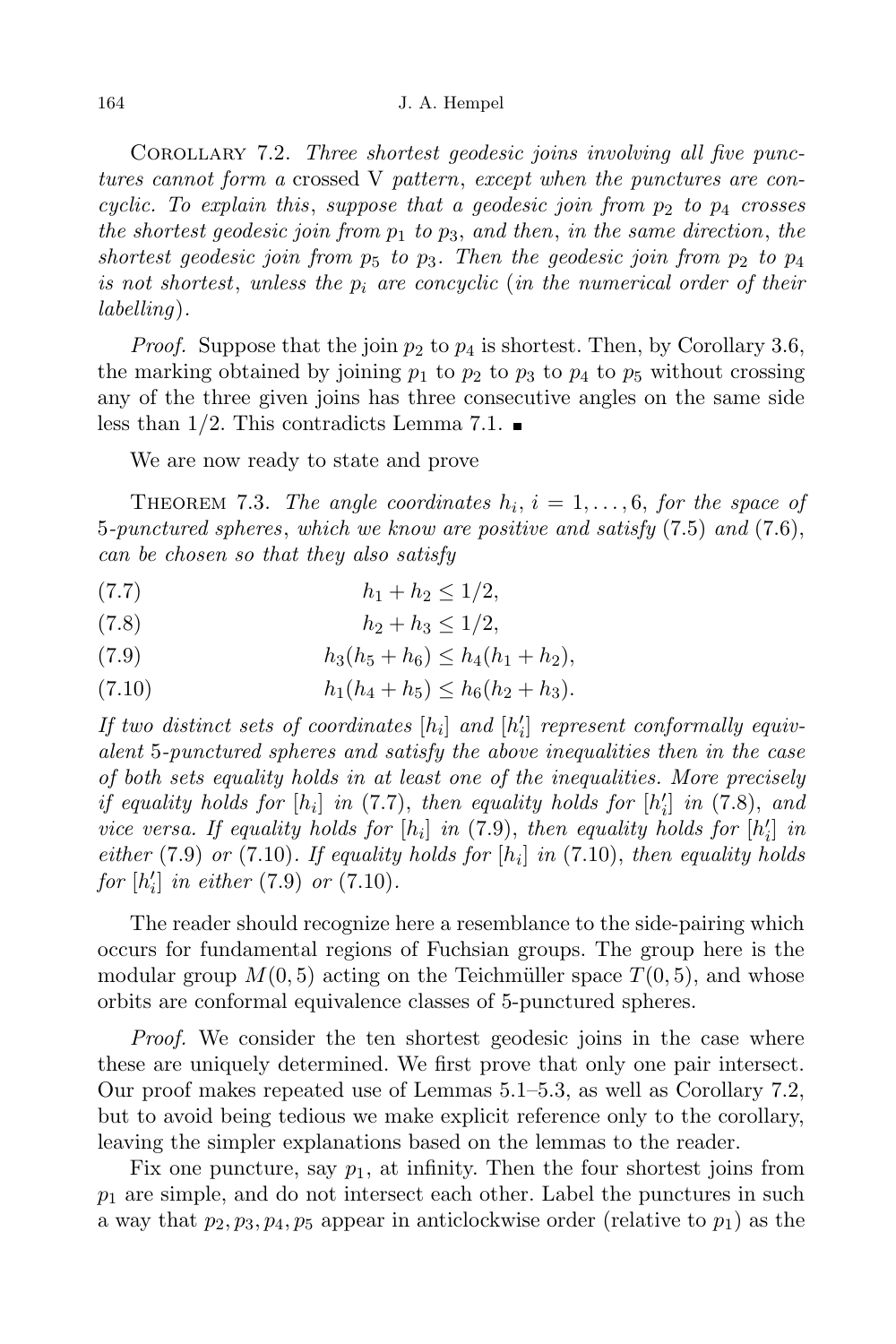extremities of the four joins, which we conveniently label as  $\gamma_2, \gamma_3, \gamma_4, \gamma_5$ respectively.

If the shortest geodesic join J from  $p_2$  to  $p_4$  intersects  $\gamma_3$ , then it also intersects  $\gamma_5$  or it does not. We prove that it does not. If it does, then the trio composed of J, the shortest geodesic join from  $p_2$  to  $p_5$ , and  $\gamma_3$ , would form a crossed V, contradicting Corollary 7.2.

If J intersects  $\gamma_3$  we now show that the shortest geodesic join K from  $p_5$ to  $p_3$  does not intersect J,  $\gamma_2, \gamma_3, \gamma_4$  or  $\gamma_5$ . Certainly K does not intersect  $\gamma_3$  or  $\gamma_5$ . By an application to K of what has already been proved about J, K intersects J if and only if it also intersects one of  $\gamma_2$  or  $\gamma_4$ . Suppose it is  $\gamma_2$ . Then J, K, and  $\gamma_3$  form a crossed V, contradicting Corollary 7.2.

Still assuming J intersects  $\gamma_3$ , we next show that the shortest geodesic join from  $p_2$  to  $p_5$  intersects none of the other ones already considered. Certainly it does not intersect  $\gamma_2$ ,  $\gamma_5$ , J, or K. If it intersects  $\gamma_3$  then together with J and  $\gamma_3$  it forms a crossed V; if it intersects  $\gamma_4$  then it forms a crossed V with  $\gamma_3$  and  $\gamma_4$ , in either case contradicting Corollary 7.2. Similarly we can show that the shortest geodesic join from  $p_4$  to  $p_5$  intersects none of those already considered. It is now obvious that the shortest geodesic joins from  $p_3$  to  $p_2$  and  $p_4$  intersect none of the earlier ones.

If we now drop the assumption that J intersects  $\gamma_3$ , we are left with the possibilities that J intersects  $\gamma_5$  or that it does not. In the former case we repeat the above discussion. In the latter, we consider the similar three possibilities for the shortest geodesic join from  $p_3$  to  $p_5$ . It is easy to see that in all cases there is just one pair of intersecting shortest geodesic joins.

We now map the one puncture that is not involved in either intersecting pair to infinity, and relabel the punctures so that  $p_2, p_3, p_4, p_5$  still appear in anticlockwise order relative to the point  $p_1$  at infinity. In summary, the ten shortest geodesic joins form an envelope pattern, with a distinguished quadrilateral whose interior angles are all less than  $1/2$ , its diagonals being the shortest geodesic joins joining opposite vertices.

Let the angles at  $p_1$  between the joins, in order, be  $h_1$ ,  $h_2$ ,  $h_3$ , and  $h$ , summing to 1. We are still at liberty to choose the labelling in such a way that the inequalities (7.7) and (7.8) hold. Assume this has been done, and that  $h_4$ ,  $h_5$  and  $h_6$  are as in Figure 1.

As simple exercises in pseudo-trigonometry, we can readily obtain the following expressions for the interior angles at  $p_2$ ,  $p_3$ ,  $p_4$ ,  $p_5$  respectively:

(7.11) angle at 
$$
p_2 = \frac{h_1(h_4 + h_5)}{h_6(h_4 + h_5 + h_6 + h_1) + h_1(h_4 + h_5)}
$$
,

(7.12) angle at 
$$
p_3 = \frac{h_3(h_5 + h_6)}{h_4(h_1 + h_2) + h_3(h_5 + h_6)}
$$
,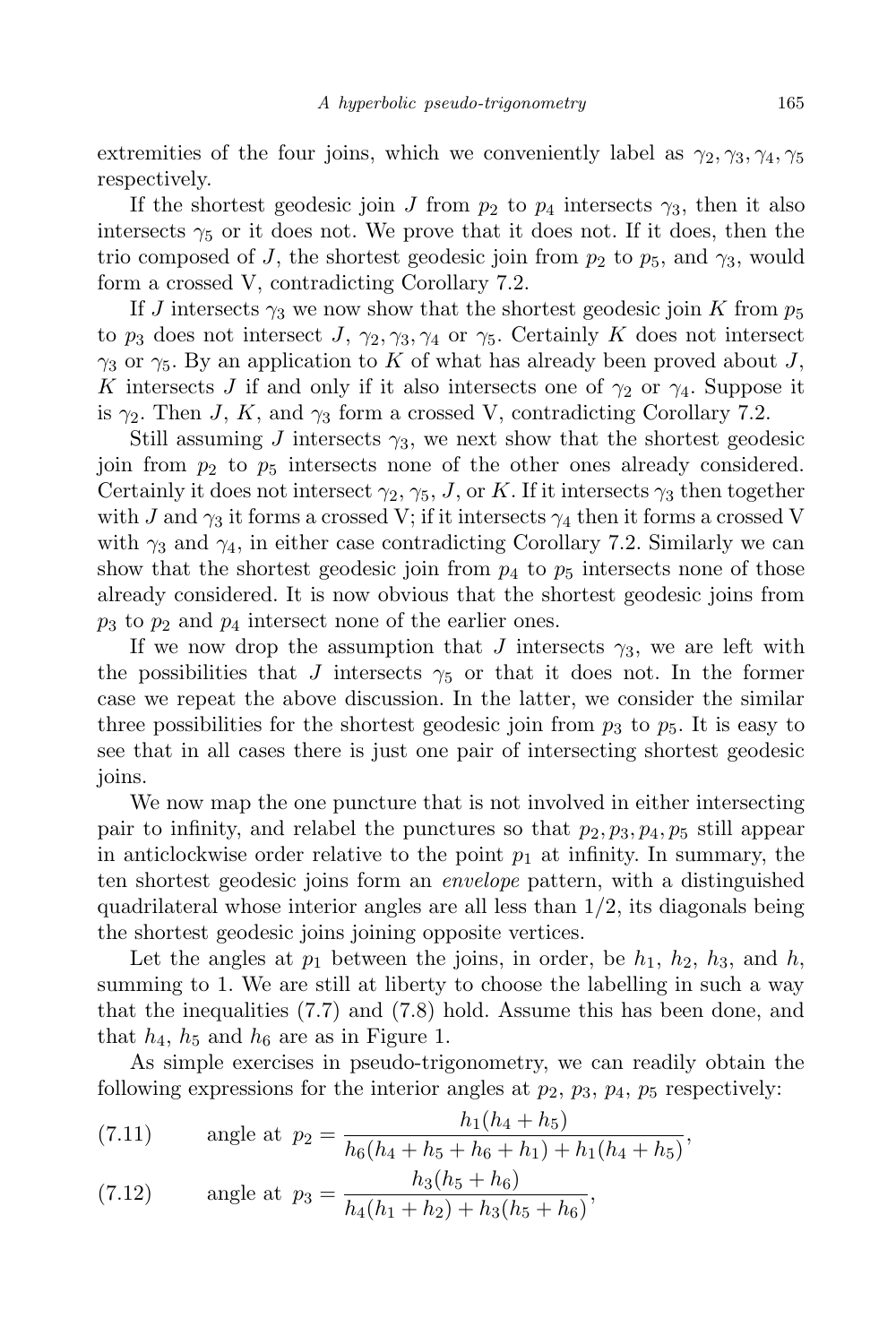166 J. A. Hempel

(7.13) angle at 
$$
p_4 = \frac{h_1(h_4 + h_5)}{h_6(h_2 + h_3) + h_1(h_4 + h_5)}
$$
,

(7.14) angle at 
$$
p_5 = \frac{h_3(h_5 + h_6)}{h_4(h_3 + h_4 + h_5 + h_6) + h_3(h_5 + h_6)}
$$
.

Since the angles at  $p_3$  and  $p_4$  are less than 1/2, the stated inequalities (7.9) and (7.10) follow from (7.12) and (7.13) respectively. The other necessary conditions, that the angles at  $p_2$  and  $p_5$  are also less than  $1/2$ , follow from the above formulas, which, with (7.7) and (7.8), imply that these angles are smaller than those at  $p_4$  and  $p_3$  respectively.

It remains to prove the last statement of the theorem. The cases of equality in (7.7) and (7.8) are ones which allow rotations of the distinguished quadrilateral. If there is a coordinate set  $[h_i]$  for which equality holds only in (7.7), then there is another set  $[h'_i]$  for a conformally equivalent  $\Omega_n$  for which equality holds only in (7.8). Equality holds in both (7.7) and (7.8) if and only if the distinguished quadrilateral is one whose vertices are those of a Euclidean parallelogram.

The cases of equality in (7.9) and (7.10) are ones which allow replacement of the distinguished quadrilateral. If equality holds for the set  $[h_i]$  only in (7.9) then there is another set  $[h'_i]$  for a conformally equivalent  $\Omega_n$  for which equality holds *again* only in  $(7.9)$  or in  $(7.10)$ . To see this, note that the distinguished quadrilateral has the angle at  $p_3$  equal to 1/2, so can be replaced by the distinguished quadrilateral which excludes  $p_5$ . We obtain a configuration equivalent to the one considered by relabelling  $p_5, p_4, p_3, p_2, p_1$ as  $p_1, p_2, p_3, p_4, p_5$  or  $p_5, p_1, p_4, p_3, p_2$  as  $p_1, p_2, p_3, p_4, p_5$ . The case of equality in (7.10) is discussed in a similar fashion. Equality holds in both (7.9) and (7.10) if and only if the punctures are concyclic.

Thus the theorem is proved. ■

## References

- [1] L. V. Ahlfors, Complex Analysis, 3rd ed., McGraw-Hill Kogakusha, Tokyo, 1979.
- [2] A. F. Beardon, The Geometry of Discrete Groups, Grad. Texts in Math. 91, Springer, New York, 1983.
- [3] J. S. Birman, Braids, Links, and Mapping Class Groups, Ann. of Math. Stud. 82, Princeton Univ. Press, 1975.
- $[4]$  J. A. Hempel, The Poincaré metric on the twice-punctured plane and the theorems of Landau and Schottky, J. London Math. Soc. (2) 20 (1979), 435–445.
- [5] —, On the uniformization of the n-punctured sphere, Bull. London Math. Soc. 20 (1988), 97–115.
- [6] R. Nevanlinna, Analytic Functions, Springer, Berlin, 1970.
- [7] H. Poincaré, Sur les groupes des équations linéaires, Acta Math. 4 (1884), 201–311; English transl. in: Papers on Fuchsian Functions, translated by J. Stillwell, Springer, New York, 1985, 357–483.